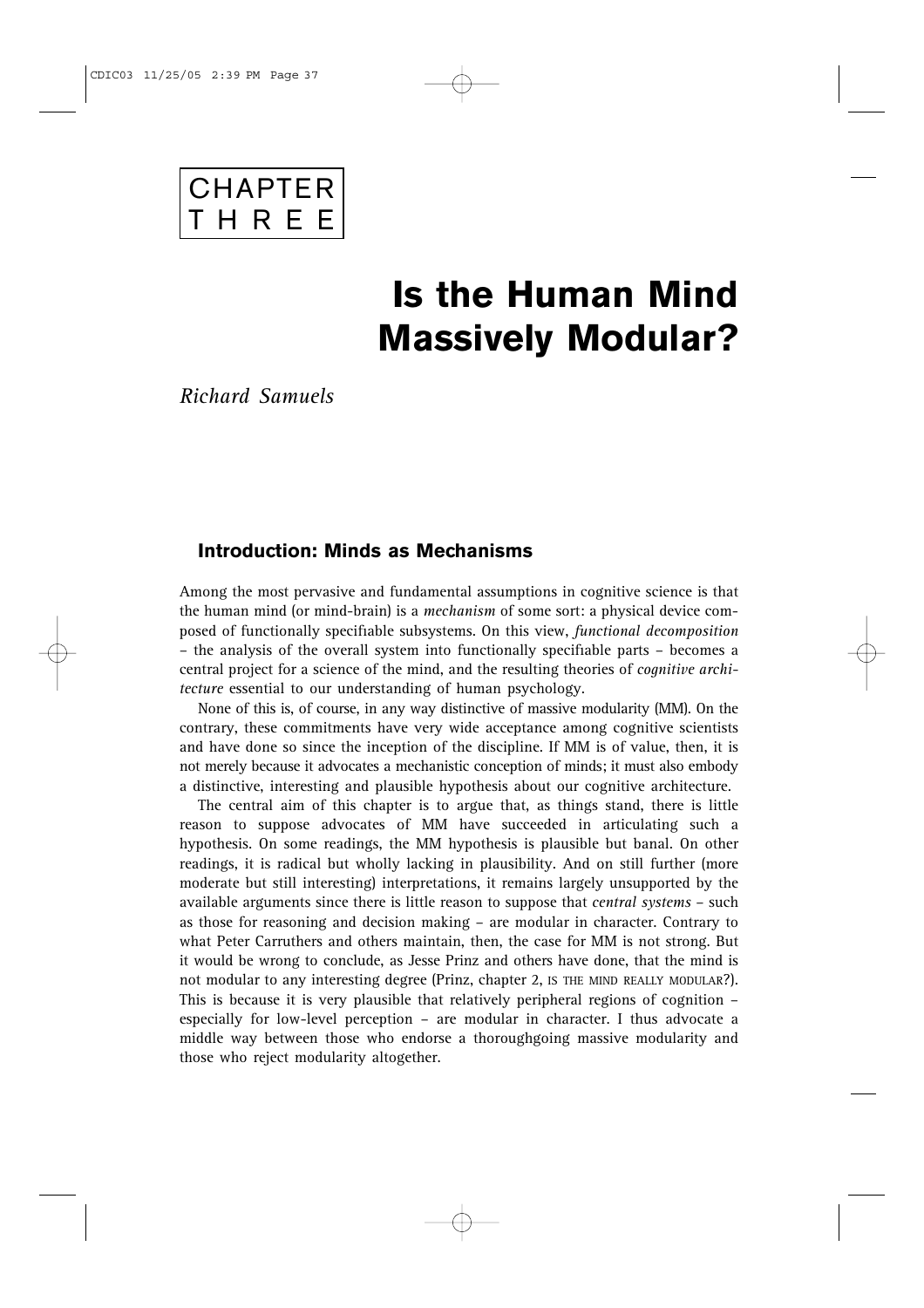Here's how I'll proceed. In section 1, I clarify the main commitments of MM and the attendant notion(s) of a module. In section 2, I sketch some of the main theoretical arguments for MM and highlight their deficiencies. In section 3, I very briefly discuss some problems with the experimental case for MM. In section 4, I outline some reasons for finding MM at least in radical form implausible. Finally in section 5, I argue against those who not merely reject MM but deny minds are modular to any interesting degree.

# **1 What's at Issue?**

To a first approximation, MM is the hypothesis that the human mind is largely or entirely composed from a great many modules. Slightly more precisely, MM can be formulated as the conjunction of three claims:

*Composition Thesis*: The human mind is largely or entirely composed from *modules*.

*Plurality Thesis*: The human mind contains a great many modules.

*Central Modularity*: Modularity is found not merely at the periphery of the mind but also in those *central* regions responsible for reasoning and decision-making.

In what follows I assume advocates of MM are committed to the conjunction of these claims. Even so, each is amenable to a variety of different interpretations that vary considerably in interest and plausibility. More needs to be said if we are to get clearer on what's at issue.

# **1.1 Composition Thesis**

MM is in large measure a claim about the kinds of mechanisms from which our minds are composed – viz. it is largely or even entirely composed from *modules*. <sup>1</sup> As stated, this is vague in at least two respects. First, it leaves unspecified the precise extent to which minds are composed from modules. In particular, this way of formulating the proposal accommodates two different positions, which I call *strong* and *weak* massive modularity. According to strong MM *all* cognitive mechanisms are modules. Such a view would be undermined if we were to discover that any cognitive mechanism was nonmodular in character. By contrast, weak MM maintains only that the human mind – including those parts responsible for central processing – are *largely* modular in structure. In contrast to strong MM, such a view is clearly compatible with the claim that there are some nonmodular mechanisms. So, for example, the proponent of weak MM is able to posit the existence of some nonmodular devices for reasoning and learning.

A second respect in which the above Composition Thesis is vague is that it leaves unspecified what modules *are*. For present purposes, this an important matter since the interest and plausibility of the thesis turns crucially on what one takes modules to be. $2$ 

#### Minimal processing modules

At one extreme, modules are just distinct, functionally characterized cognitive mechanisms of the sort that correspond to boxes in a cognitive psychologist's flow diagram

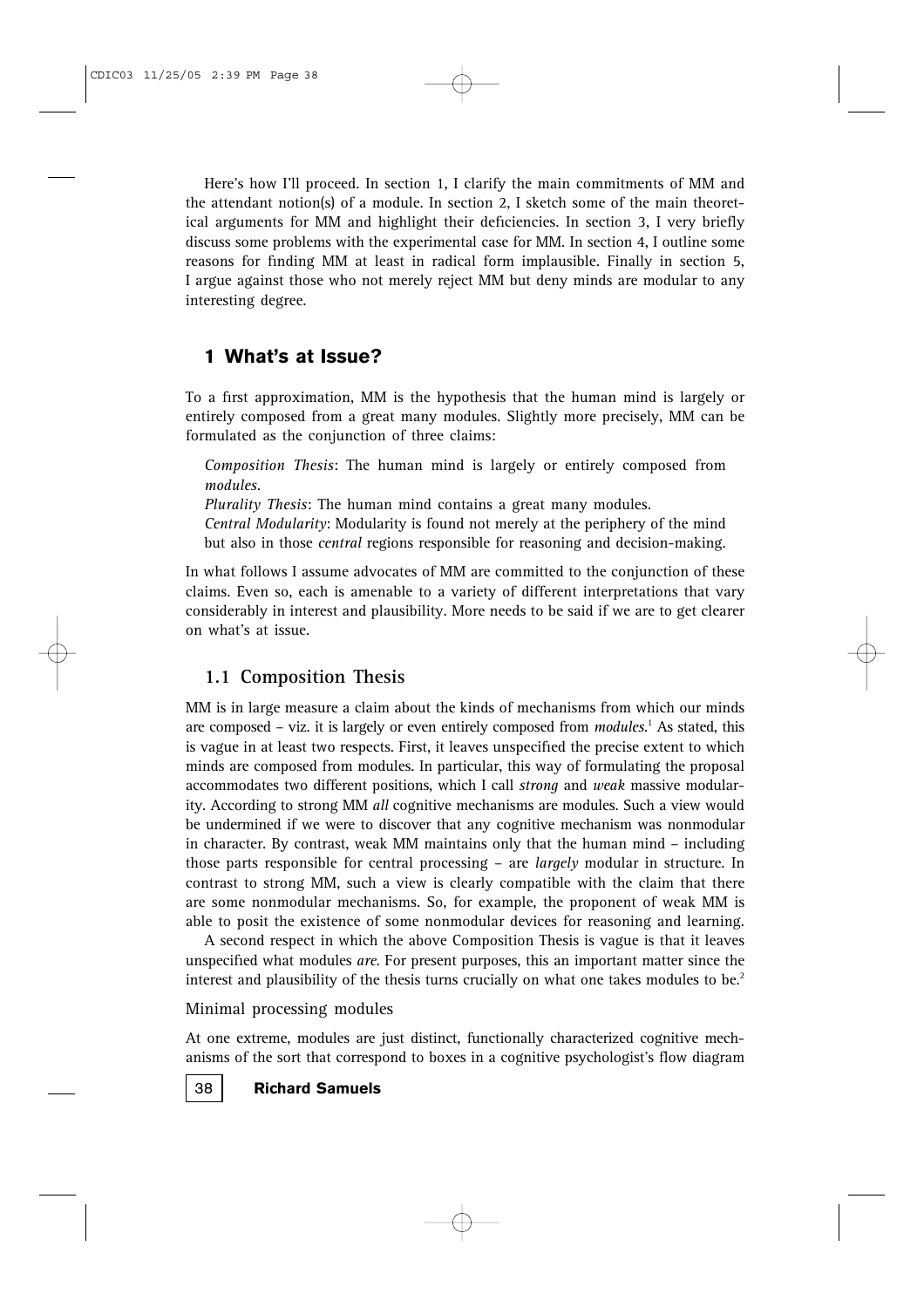(Fodor, 2002). This *minimal* conception of modules is one some advocates of MM really appear to adopt. So, for example, Tooby and Cosmides (1992) characterize modules as "complex structures that are functionally organized for processing information" (Tooby and Comsides, 1992; see also Pinker, 2005). Even so, it is too weak for an interesting and distinctive Composition Thesis since almost all cognitive scientists agree that minds are composed from such mechanisms. But it does not follow from this alone that a distinctive version of MM cannot be formulated in terms of this anodyne notion (Fodor, 2005; Prinz, chapter 2). In particular, some have suggested that an MM formulated with this notion is interesting not because it claims minds are composed of minimal modules but because it claims there are a *large number* of such mechanisms (Carruthers, chapter 1, THE CASE FOR MASSIVELY MODULAR MODELS OF MIND). I consider this suggestion in section 1.2.

#### Robust modules

So, the minimal notion of a module won't suffice for an interesting Composition Thesis. But debate in cognitive science frequently assumes some more robust conception of modularity; of which the most well known and most demanding is the one developed in Fodor (1983). On this view, modules are functionally characterizable cognitive mechanisms which are (at least paradigmatically) domain specific, informationally encapsulated, innate, mandatory, fast relative to central processes, shallow, neurally localized, exhibit characteristic breakdown patterns, are inaccessible, and have characteristic ontogenetic timetables (Fodor, 1983).<sup>3</sup>

Though the full-fledged Fodorian notion has been highly influential in many areas of cognitive science (Garfield, 1987), it has not played much role in debate over MM,<sup>4</sup> and for good reason. The thesis that minds are largely or entirely composed of Fodorian modules is obviously implausible. Indeed, some of the entries on Fodor's list – relative speed and shallowness, for example – make little sense when applied to central systems (Carruthers, chapter 1; Sperber, forthcoming). And even where Fodor's properties can be sensibly ascribed – as in the case of innateness – they carry a heavy justificatory burden that few seem much inclined to shoulder (Baron-Cohen, 1995; Sperber, 1996).

In any case, there is a broad consensus that not all the characteristics on Fodor's original list are of equal theoretical import. Rather, domain specificity and informational encapsulation are widely regarded as most central. Both these properties concern the architecturally imposed<sup>5</sup> informational restrictions to which cognitive mechanisms are subject – the range of representations they can access – though the kinds of restriction involved are different.

Domain specificity is a restriction on the representations a cognitive mechanism can take as *input* – that "trigger" it or "turn it on." Roughly, a mechanism is domain specific (as opposed to domain general) to the extent that it can only take as input a highly restricted range of representations.<sup>6</sup> Standard candidates include mechanisms for low-level visual perception, face recognition, and arithmetic.

Informational encapsulation is a restriction on the kinds of information a mechanism can use as a *resource* once so activated – paradigmatically, though not essentially, information stored in memory. Slightly more precisely, a cognitive mechanism is encapsulated to the extent it can access, in the course of its computations, less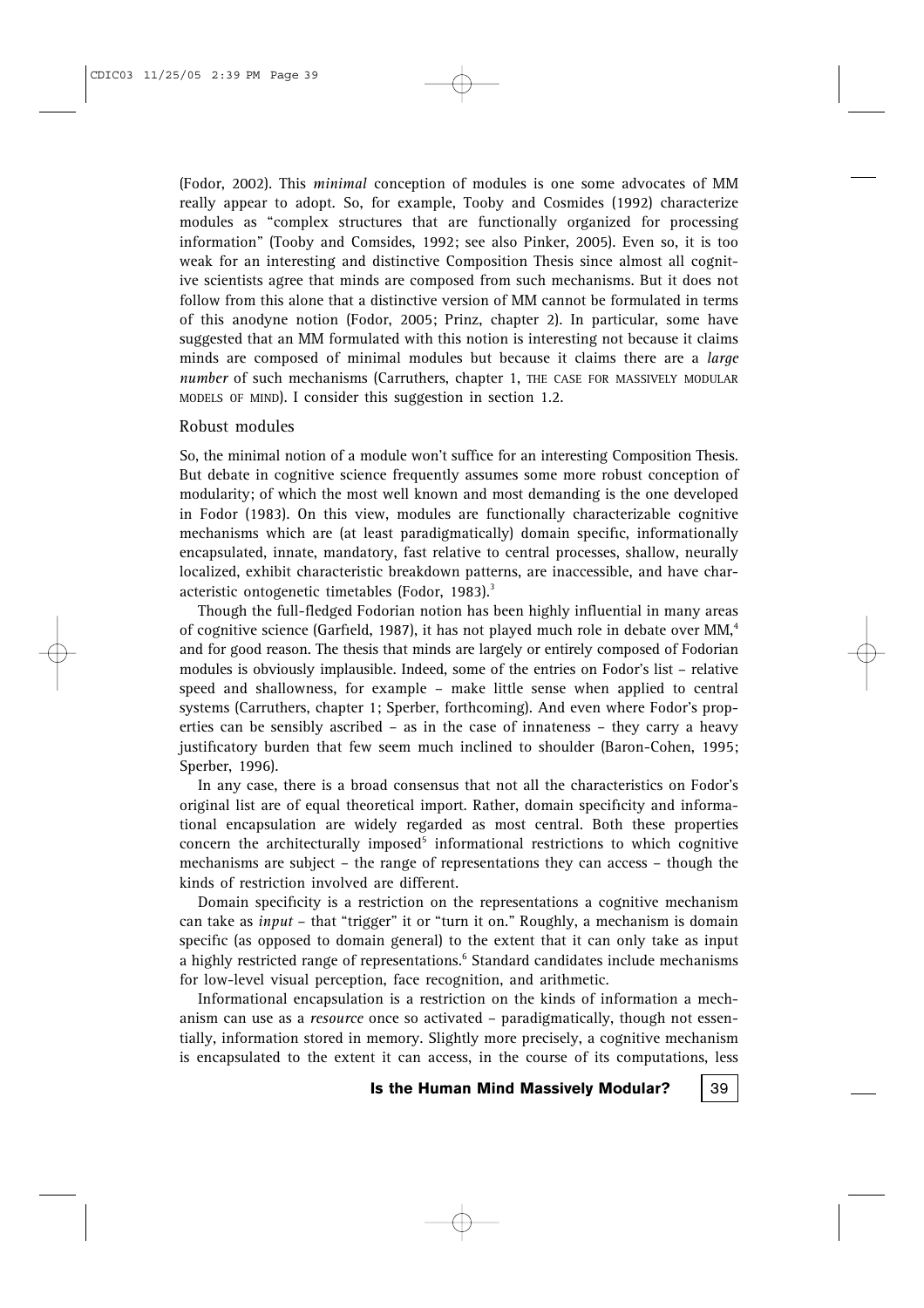than all of the information available to the organism as a whole (Fodor, 1983). Standard candidates include mechanisms, such as those for low-level visual perception and phonology, which do not draw on the full range of an organism's beliefs and goals.

To be sure, there are many characteristics other than domain specificity and encapsulation that have been ascribed to modules. But if one uses "module" as more than a mere terminological expedient – as more than just a nice way of saying "cognitive mechanism" – yet deny they possess either of these properties, then one could with some justification be accused of changing the subject. In view of this, I will tend when discussing more robust conceptions of modularity to assume that modules must be domain specific and/or encapsulated. This has a number of virtues. First, these properties clearly figure prominently in dispute over MM. Moreover – and in contrast to the minimal module version of the Composition Thesis discussed earlier – the claim that minds are largely or entirely composed of domain specific and/or encapsulated mechanisms is a genuinely interesting one. Not only does it go beyond the banal claim that our minds are comprised from functionally characterizable cognitive mechanisms; but it is also a claim that opponents of MM almost invariably deny. In later sections I will consider the plausibility of this thesis; but first I need to discuss the other two theses associated with MM.

# **1.2 Plurality Thesis**

Advocates of MM sometimes suggest their position is distinctive and interesting in part because it countenances a large number of cognitive mechanisms. In spelling out their position, for example, Tooby and Cosmides maintain: "our cognitive architecture resembles a confederation of hundreds or thousands of functionally dedicated computers (often called modules)." (Tooby and Cosmides, 1995, p. xiv)

This suggests a commitment to what I earlier called the Plurality Thesis: i.e. that the human mind contains a great many modules.

How interesting and distinctive is this thesis? If formulated in terms of a robust notion of modularity, it appears quite radical. After all, there are many who deny that domain specific and/or encapsulated devices have a substantial role to play in our cognitive economy. But what if the Plurality Thesis is formulated using the minimal notion of a module? Would this be an interesting and distinctive claim? Certainly, advocates of MM sometimes appear to suggest that it is. For example Carruthers claims: "those evolutionary psychologists who have defended the claim that the mind consists of a great many modular components (Tooby and Cosmides, 1992; Sperber, 1996; Pinker, 1997) are defending a thesis of considerable interest, even if 'module' just means 'component.'" (Carruthers, chapter 1)

The idea seems to be that while virtually all cognitive scientists think minds are composed from distinct, functionally characterizable devices, many reject the claim that there are *lots* of such devices. According to Carruthers, for example, it is a claim rejected by "those who . . . picture the mind as a big general-purpose computer with a limited number of distinct input and output links to the world" (Carruthers, chapter 1, p. 000). In which case, it may seem that MM is an interesting thesis even when formulated in terms of the minimal notion of a module.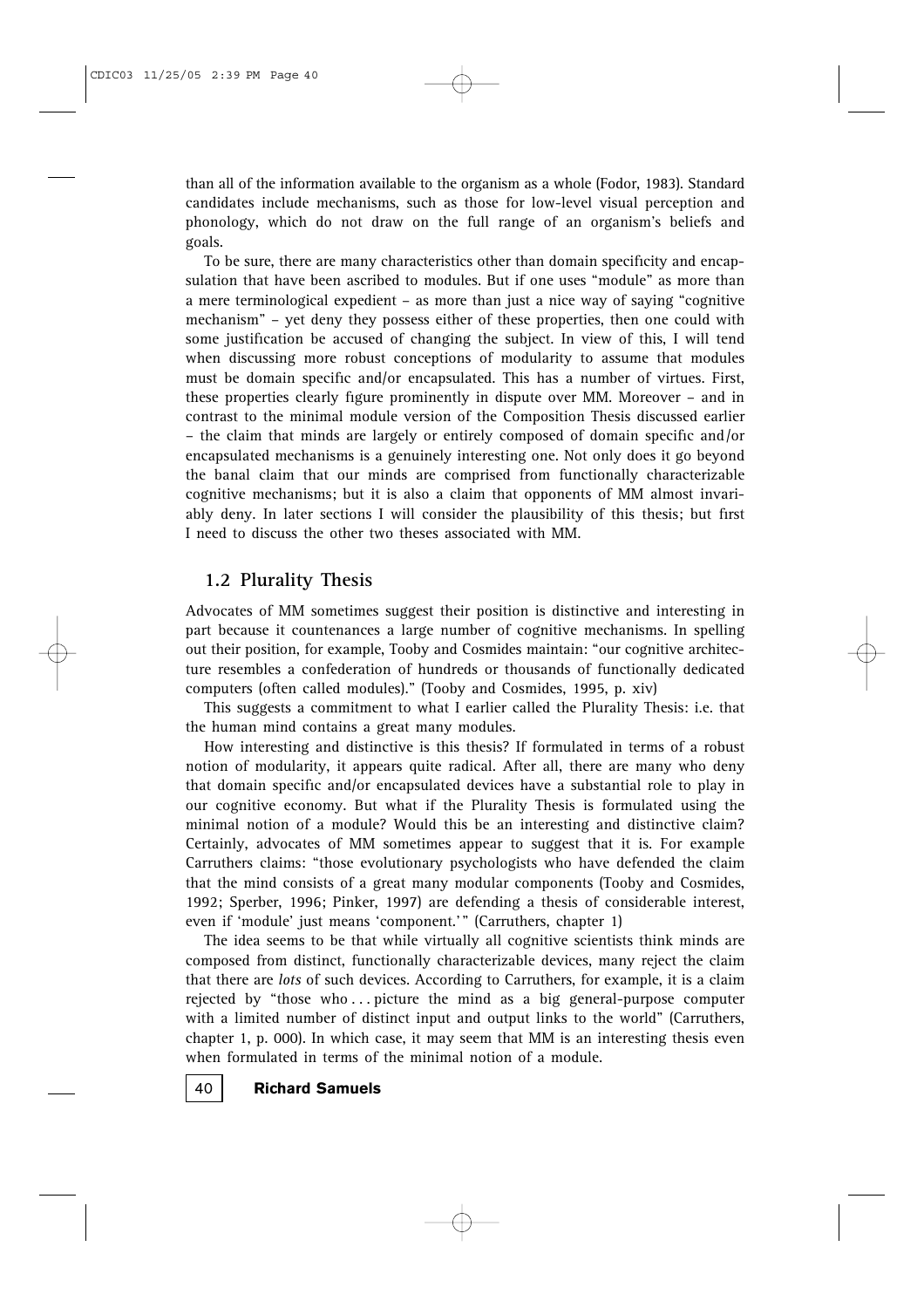On reflection, however, it's hard to see how this could be right: how a mere plurality of functionally specifiable mechanisms could make for an interesting and distinctive MM. This is because even radical opponents of MM endorse the view that minds contain a great many such components. So, for instance, the picture of the mind as a big general-purpose, "classical" computer – roughly, the sort of general-purpose device that manipulates symbols according to algorithmically specifiable rules – is often (and rightly) characterized as being firmly at odds with MM. Yet big general-purpose computers are not simple entities. On the contrary, they are almost invariably decomposable into a huge number of functionally characterizable submechanisms.7 So, for example, a standard von Neumann-type architecture decomposes into a calculating unit, a control unit, a fast-to-access memory, a slow-to-access memory, and so on; and each of these decomposes further into smaller functional units, which are themselves decomposable into submechanisms, and so on. As a consequence, a standard von Neumann machine will typically have hundreds or even thousands of subcomponents.<sup>8</sup> Call this a version of massive modularity if you like. But it surely isn't an interesting or distinctive one.

# **1.3 Central Modularity**

So far we have discussed the Composition and Plurality theses and seen that both are interesting on a robust construal of modules, but that neither seems interesting or distinctive on the minimal conception. But there is another thesis that requires our attention, the thesis of Central Modularity, which states that modules are found not merely at the periphery of the mind but also in those *central* regions responsible for reasoning and decision making.

This does not strictly follow from any of the claims discussed so far since one might deny there are any central systems for reasoning and decision making. But this is *not* the view that advocates of MM seek to defend. Indeed, a large part of what distinguishes MM from the earlier, well-known modularity hypothesis defended by Fodor (1983) and others is that the modular structure of the mind is not restricted to input systems (those responsible for perception, including language perception) and output systems (those responsible for producing behavior). Advocates of MM accept the Fodorian thesis that such peripheral systems are modular. But *pace* Fodor, they maintain that the *central* systems responsible for reasoning and decision making are largely or entirely modular as well (Jackendoff, 1992). So, for example, it has been suggested that there are modules for such central processes as social reasoning (Cosmides and Tooby, 1992), biological categorization (Pinker, 1994), and probabilistic inference (Gigerenzer, 1994 and 1996). In what follows, then, I assume MM is committed to some version of Central Modularity.

Again, how interesting a thesis is this? If formulated in terms of the minimal notion, it's hard to see how Central Modularity could be an interesting and distinctive one. After all, even those who endorse paradigmatically nonmodular views of central cognition can readily accept the claim. For example, advocates of the "Big Computer" view of central systems can accept the claim that central cognition is entirely subserved by a great many minimal modules since big computers are themselves composed of a great many such entities. All this is, of course, wholly compatible with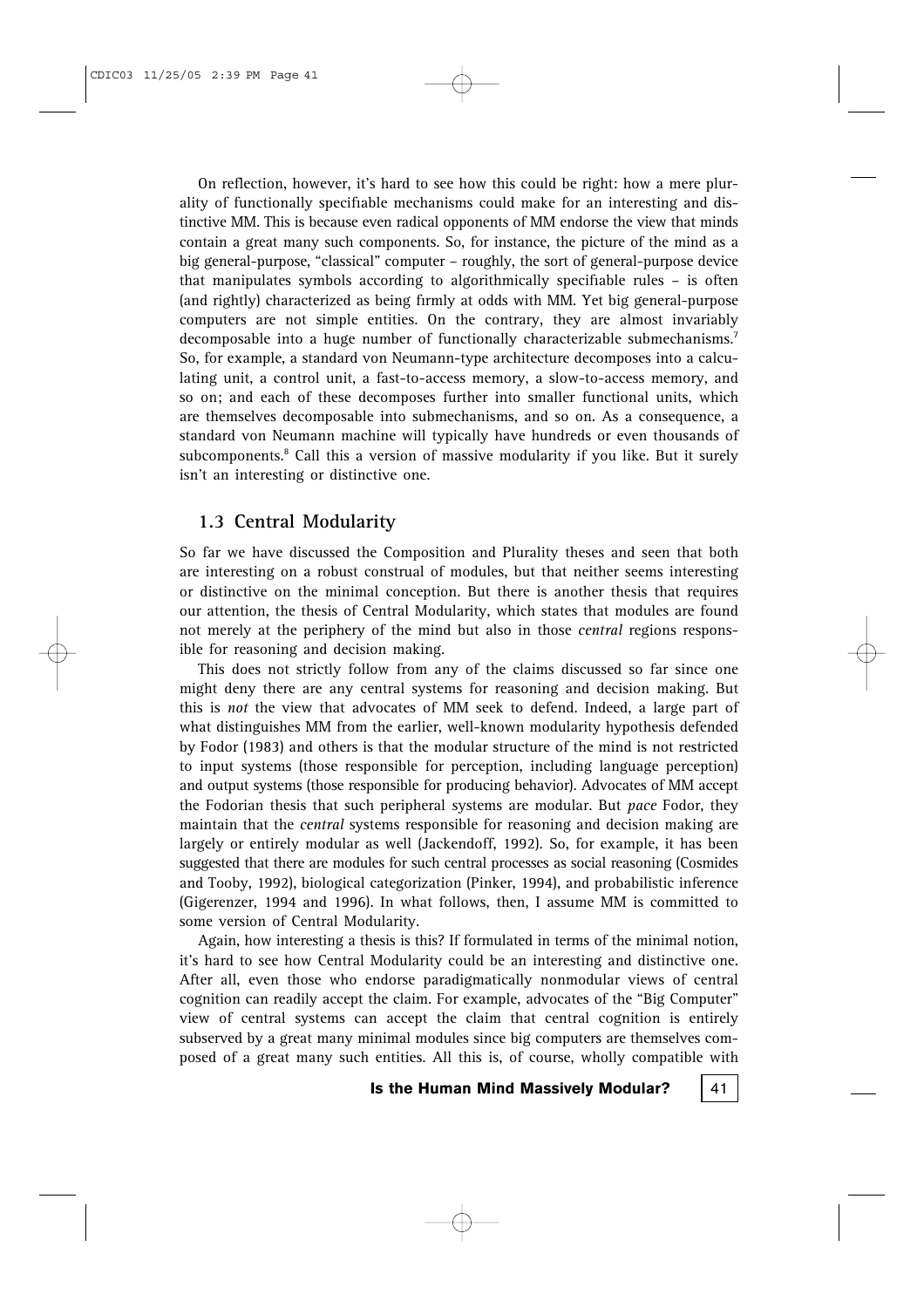there being some suitable modification that makes for an interesting version of Central Modularity. But the point I want to insist on here is that if one's arguments succeed only in supporting this version of the thesis, then they fail to support a distinctive and interesting version of MM.

Things look rather different if a robust conception of modules is adopted. Here, the degree to which one's version of Central Modularity is interesting will depend on (a) the extent to which central cognition is subserved by domain specific and/or encapsulated mechanisms and (b) how many such modules there are. Both these questions could be answered in a variety of different ways. At one extreme, for example, one might adopt the following view:

*Strong Central Modularity*: All central systems are domain specific and/or encapsulated, and there are a great many of them.

That would be a genuinely radical position since it implies that there are no domain general, informationally unencapsulated central systems. But this Strong Central Modularity is very implausible. For as we will see in later sections, there are no good reasons to accept it, and some reason to think it is false. At the other extreme, one might maintain that:

*Weak Central Modularity*: There are a number of domain specific and/or encapsulated central systems, but there are also nonmodular – domain general and unencapsulated – central systems as well.

Such a proposal is not without interest. But it is not especially radical in that it does not stray far from the old-fashioned peripheral modularity advocated by Fodor. Nor is it implausible in the way that Strong Central Modularity is. Nonetheless, as we will see, there is at present little reason to accept it. The general arguments for MM don't support this view; and the empirical case for even this version of Central Modularity is surprisingly weak.

# **2 The Allure of Massive Modularity**

Though MM is an empirical hypothesis, many claim it is plausible in the light of quite general, theoretical arguments about the nature of evolution, cognition and computation. But even the most prominent and plausible of these arguments are unsatisfactory since they fail to discriminate between interesting versions of MM – such as those that imply Strong or Weak Central Modularity – and other widespread views.<sup>9</sup>

# **2.1 Evolvability**

A discussion of evolutionary stability in Simon (1962) is sometimes invoked as an argument for MM (Carston, 1996; Carruthers, chapter 1). According to Simon, for an evolutionary process to reliably assemble complex functional systems – biological systems in particular – the overall system needs to be *semi-decomposable*: hierarchically organized from components with relatively limited connections to each other. Simon illustrates the point with a parable of two watchmakers – Hora and Tempus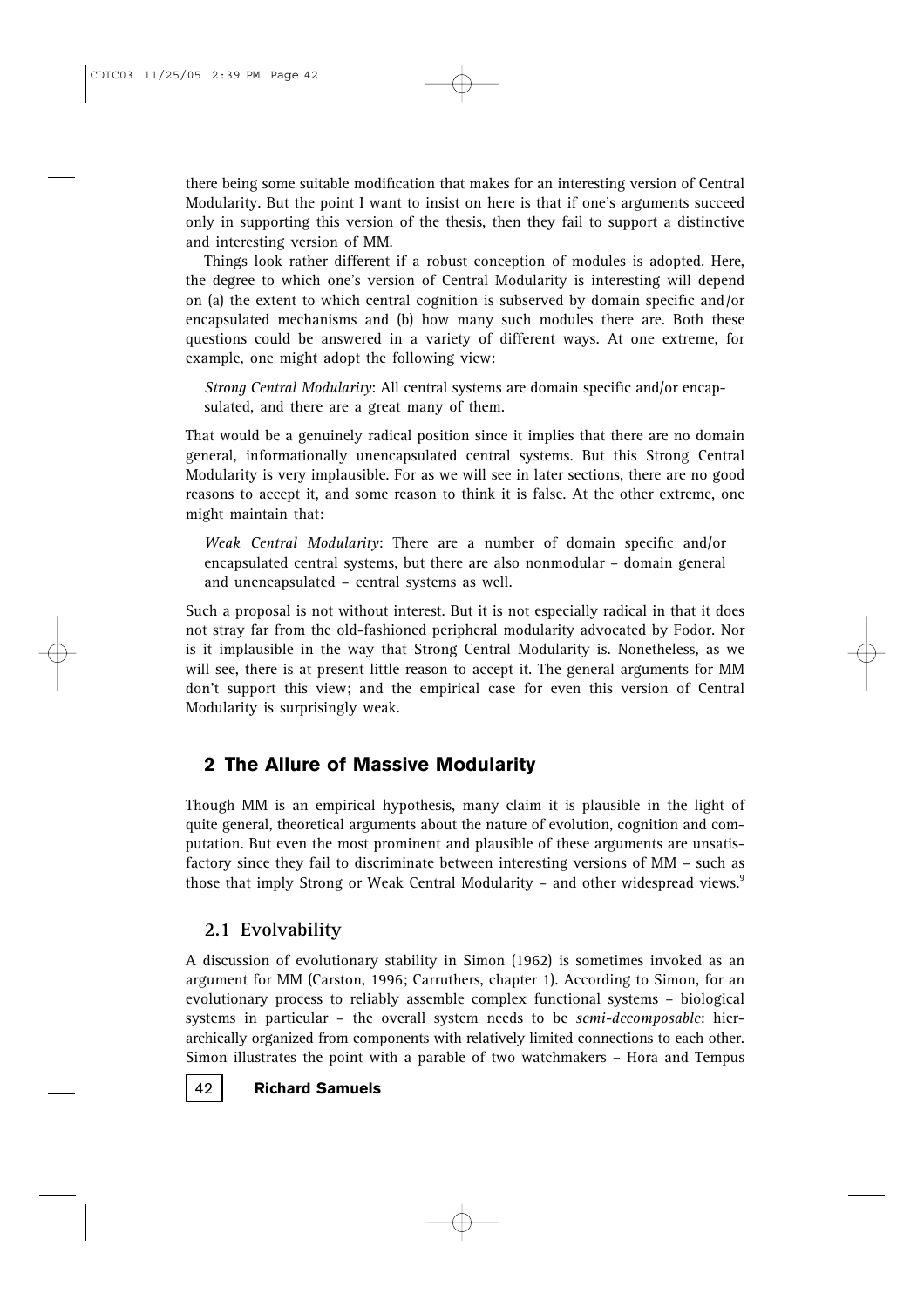– both highly regarded for their fine watches. But while Hora prospered, Tempus became poorer and poorer and finally lost his shop. The reason:

The watches the men made consisted of about 1000 parts each. Tempus had so constructed his that if he had one partially assembled and had to put it down – to answer the phone, say – it immediately fell to pieces and had to be reassembled from the elements... The watches Hora handled were no less complex . . . but he had designed them so that he could put together sub-assemblies of about ten elements each. Ten of these sub-assemblies, again, could be put together into a larger sub-assembly and a system of ten of the latter constituted the whole watch. Hence, when Hora had to put down a partly assembled watch in order to answer the phone, he lost only a small part of his work, and he assembled his watches in only a fraction of the man-hours it took Tempus. (Simon, 1962)

The obvious moral – and the one Simon invites us to accept – is that evolutionary stability requires that complex systems be hierarchically organized from dissociable subsystems; and according to Carruthers and Carston, this militates in favor of MM (Carston, 1996, p. 75).

*Response.* Though evolutionary stability may initially appear to militate in favor of MM, it is in fact only an argument for the familiar mechanistic thesis that complex machines are hierarchically assembled from (and decomposable into) many subcomponents. But this clearly falls short of the claim that all (or even any) are domain specific or encapsulated. Rather it supports at most the sort of banal Plurality Thesis discussed earlier; one that is wholly compatible with even a Big Computer view of central processes. All it implies is that if there are such complex central systems, they will need to be hierarchically organized into dissociable subsystems – which incidentally, was the view Simon and his main collaborators endorsed all along (Simon, 1962; Newell, 1990).

# **2.2 Analogy with other biological systems**

Throughout the biological world – from cells to cellular assemblies, whole organs and so on – one finds hierarchical organization into semi-decomposable components. We should expect the same to be true of cognition (Chomsky, 1980; Carruthers, chapter 1).

*Response.* Same problem as the previous argument. Though all this is correct, it is at most an argument for the claim that our minds are semi-decomposable systems – hierarchically organized into dissociable subsystems – a conclusion that is in no way incompatible with even the most radically nonmodular accounts of central systems.

# **2.3 Task specificity**

There are a great many cognitive tasks whose solutions impose quite different demands. So, for example, the demands on vision are distinct from those of speech recognition, of mind-reading, cheater-detection, probabilistic judgment, grammar induction, and so on. Moreover, since it is very hard to believe there could be a single general inferencing mechanism for all of them, for each such task we should postulate the existence of a distinct mechanism, whose internal processes are computationally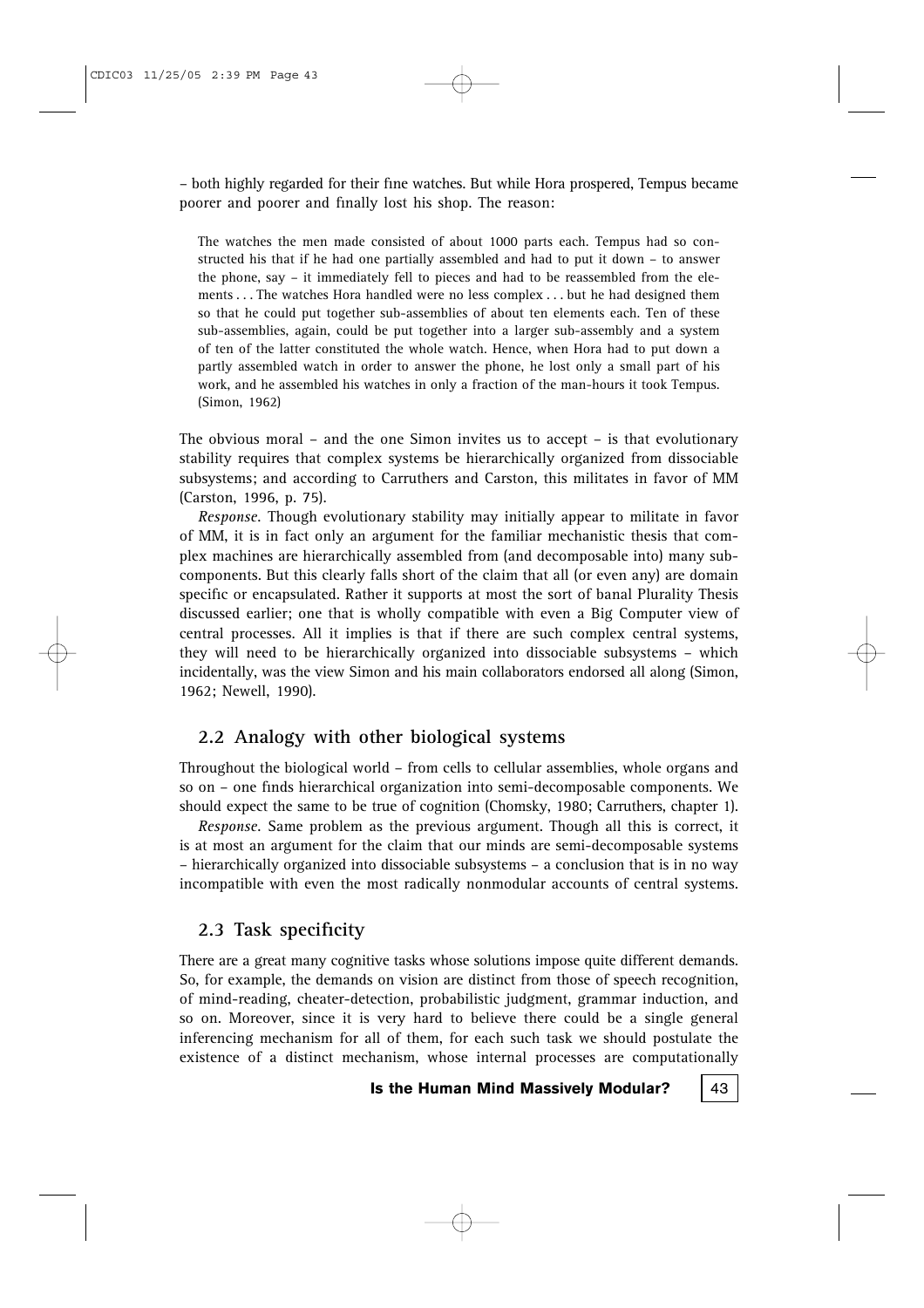specialized for processing different sorts of information in the way required to solve the task (Carruthers, chapter 1; Cosmides and Tooby, 1992, 1994).

*Response.* Two points. First, if the alternatives were MM or a view of minds as comprised of just a single general-purpose cognitive device, then I too would opt for MM. But these are clearly not the only options. On the contrary, one can readily deny that central systems are modular while still insisting there are plenty of modules for perception, motor control, selective attention, and so on. In other words, the issue is, not merely whether some cognitive tasks require specialized modules but whether the sorts of tasks associated with central cognition – paradigmatically, reasoning and decision making – typically require a proliferation of such mechanisms.

Second, it's important to see that the addition of functionally dedicated mechanisms is not the only way of enabling a complex system to address multiple tasks. An alternative is to provide some relatively functionally inspecific mechanism with requisite bodies of information for solving the tasks it confronts. This is a familiar proposal among those who advocate nonmodular accounts of central processes. Indeed, advocates of nonmodular reasoning architectures routinely assume that reasoning devices have access to a *huge* amount of specialized information on a great many topics, much of which will be learned but some of which may be innately specified (Newell, 1990; Anderson, 1990). Moreover, it is one that plausibly explains much of the proliferation of cognitive competences that humans exhibit throughout their lives  $-$  e.g. the ability to reason about historical issues as opposed to politics or gene splicing or restaurants. To be sure, it *might* be that each such task requires a distinct mechanism, but such a conclusion does not flow from general argument alone. For all we know, the same is true of the sorts of tasks advocates of MM discuss. It may be that the capacity to perform certain tasks is explained by the existence of specialized mechanisms. But how often this is the case for central cognition is an almost entirely open question that is not adjudicated by the argument from task specificity.

### **2.4 Bottleneck argument**

If central processing were subserved by only a small number of general-purpose mechanisms as opposed to a multiplicity of modules, there would be a kind of tractability problem: a serious *processing bottleneck* that would prohibit the formation of beliefs on different topics in real time (Carruthers, chapter 1).

*Response.* For this to be an objection to the claim that we possess only a small number of central systems it would need to be that, as a matter of fact, central cognition is *not* subject to such bottlenecks. But it's far from clear this is true. Second, even if we assume for the sake of argument that there are few such bottlenecks, it's utterly unclear MM is the only way to avoid them. What MM permits is the *parallel* operation of multiple mechanisms. But it's not the only way to exact this benefit since there are at least two other (not mutually exclusive) ways that parallelism can increase the speed of processing. First, at the level of cognitive architecture, it may be that the component cognitive parts of a given non-modular mechanism operate at the same time. Second, there may be (and surely is) parallelism at the level of *implementation* so that individual, non-modular cognitive mechanisms have a parallel implementation within the circuits of the brain.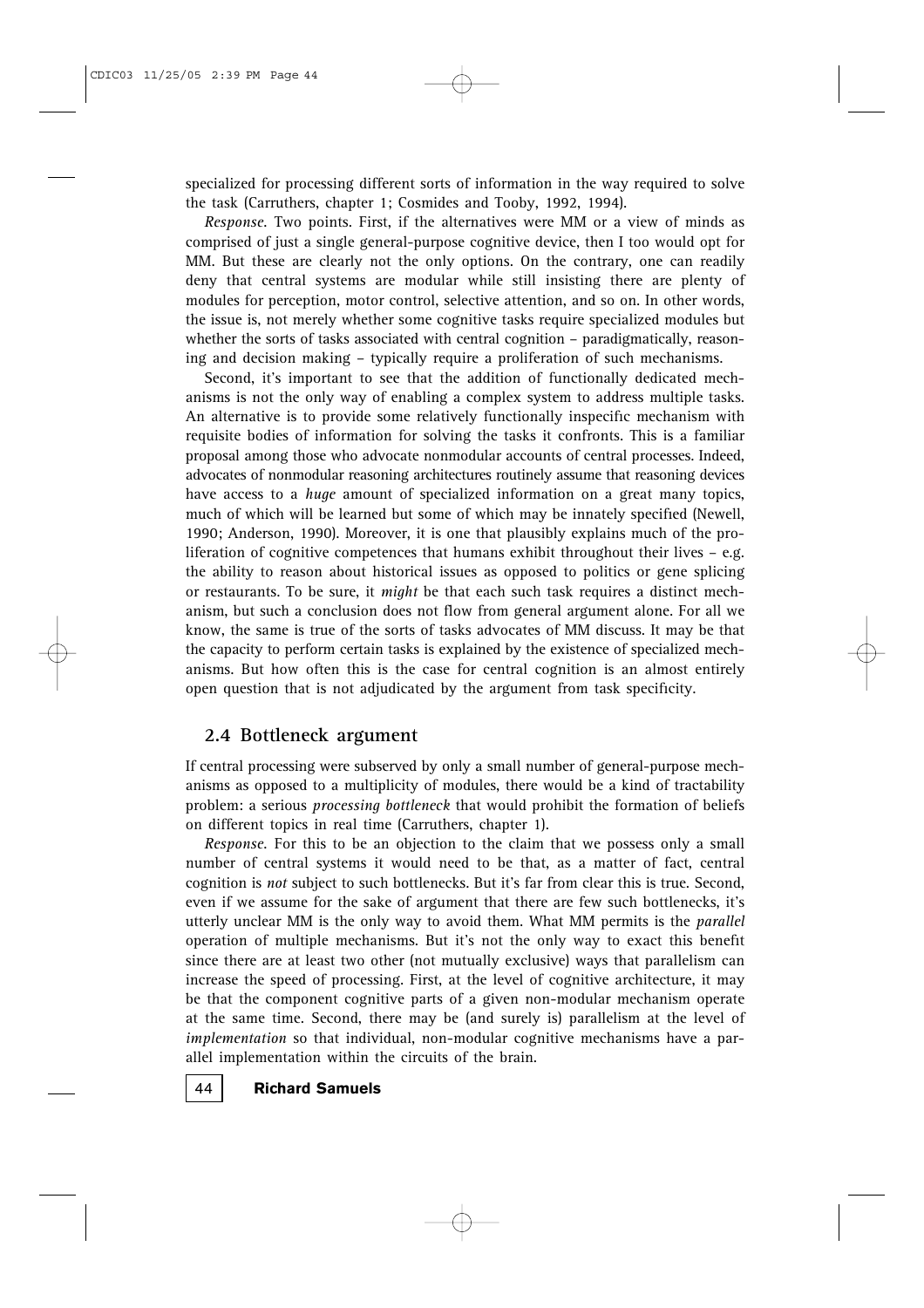# **2.5 Computational tractability**

It is common to argue for MM on the grounds that the alternatives are computationally intractable. In brief, the argument is as follows: Human cognitive processes are realized by computational mechanisms. But for this to be the case, our cognitive mechanisms would need to be computationally tractable; and this in turn requires that they be informationally encapsulated – that they have access to less than all the information available to the mind as a whole. Hence, the mind is composed of informationally encapsulated cognitive mechanisms.

*Response.* If one is disinclined to accept a computational account of cognitive processes, this is not an argument one is likely to take seriously. But even if one endorses a computational account of the mind, the argument still doesn't work. There is a long story about what's wrong (see Samuels, 2005). But the short version is that computational tractability does not require informational encapsulation in any standard sense of that expression; and the claim that some *other* kind of "encapsulation" is involved is tantamount to relabeling. As ordinarily construed, a mechanism is encapsulated only if – by virtue of architectural constraints – there is some relatively determinate class of informational states that it cannot access. (For example, the paradigmatic cases of encapsulated devices – low-level perceptual devices – cannot access the agent's beliefs or desires in the course of their computations.) While such an architectural constraint may be one way to engender tractability, it is clearly not the only way. Rather, what's required is that the mechanism be *frugal* in its use of information: that it not engage in exhaustive search but only use a restricted amount of the available information. Moreover, this might be achieved in a variety of ways, most obviously by heuristic and approximation techniques of the sort familiar from computer science and Artificial Intelligence.

So, it would seem that the tractability argument fails: frugality, not encapsulation, is what's required. Carruthers has responded to this, however, by drawing a distinction between two notions of encapsulation: the standard notion, which he calls "narrow-scope encapsulation" and another notion, "wide-scope encapsulation," on which the "operations of a module can't be affected by most of the information in a mind, without there being some determinate subdivision between the information that can affect the system and the information that can't" (Carruthers, chapter 1, p. 000). But this really isn't an interesting notion of encapsulation. For not only is it different from what most theorists mean by "encapsulation," but it's simply what you get by denying exhaustive search; and since virtually no one thinks exhaustive search is characteristic of human cognition, the present kind of "encapsulation" is neither distinctive nor interesting.

# **3 The Empirical Case for Massive Modularity**

So far I have focused on the theoretical arguments for MM and found them wanting. But what of the empirical evidence? Many have claimed MM is plausible in light of the available experimental data (Sperber, 1996; Pinker, 1997; Pinker, 2005). I am unconvinced. Although there is considerable evidence for relatively low-level modular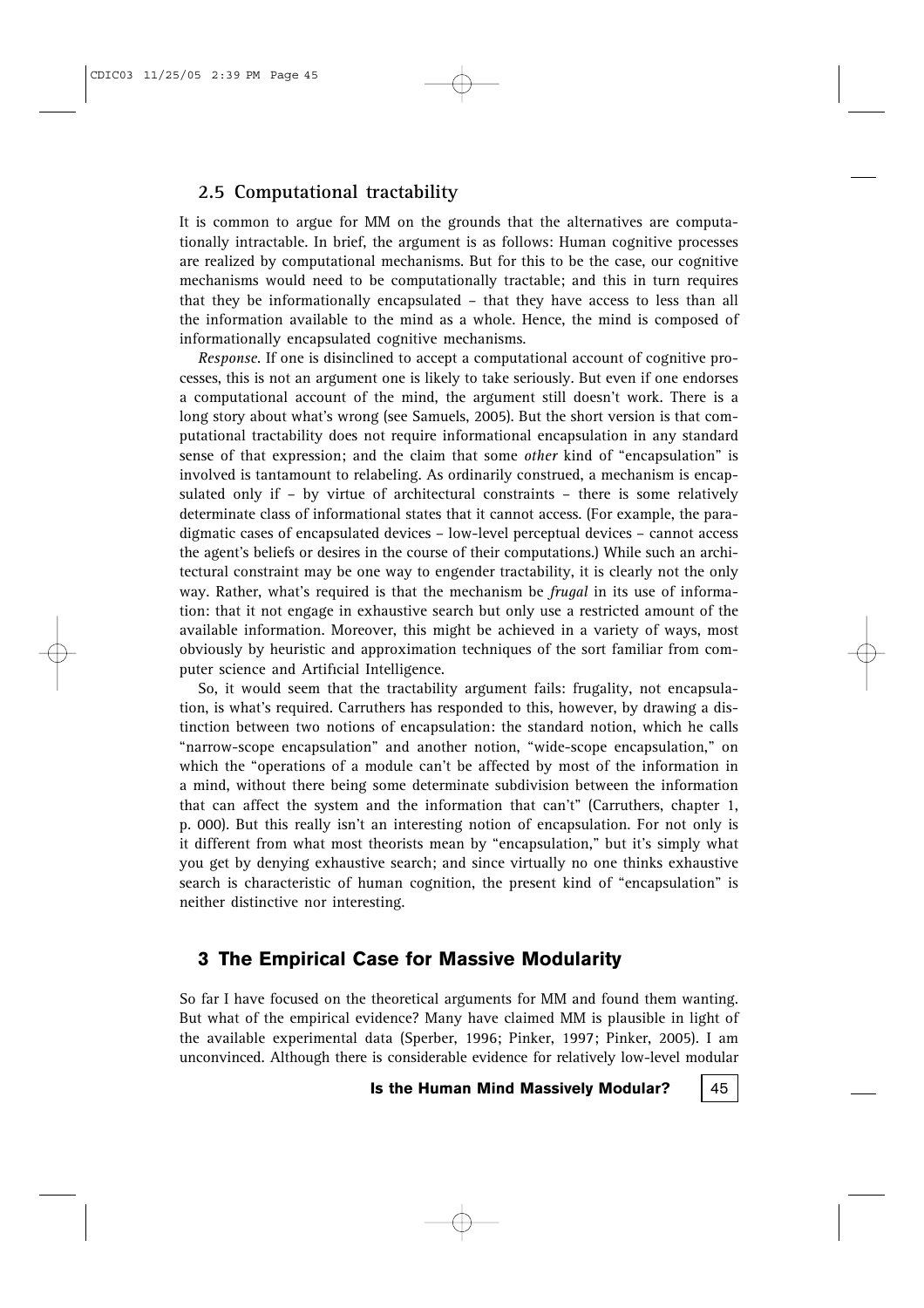mechanisms – a point I return to in section 5 – the experimental case for *central* modularity is not strong (Samuels, 1998; Fodor, 2000). To the extent things seem otherwise, I suspect it is because the interpretation of data is heavily driven by a prior acceptance of the general theoretical arguments for MM – arguments which as we have seen there is little reason to endorse.<sup>10</sup>

In some cases, the reliance on general theoretical considerations in the absence of convincing data is egregious. (My current favorite example is the "homicide module" hypothesis advocated by Buss and his collaborators; see Buss and Duntley, 2005.) But even in cases where the influence of such considerations is less obvious, the data for Central Modularity are uncompelling. Often the problem is that the putative evidence for specialized modules can be better explained in terms of other, less specific processes. This is well illustrated by arguably the flagship case of a putative reasoning module: a dedicated mechanism for social contract reasoning (Comsides and Tooby, 1992; Gigerenzer and Hug, 1992). Advocates of this hypothesis sometimes represent it as a kind of modularist assault on the "doctrinal 'citadel' of... general-purpose processes": human reasoning (Cosmides and Tooby, 1992). But the main experimental support for the hypothesis – evidence of so-called content effects in Wason's Selection Task – can be very plausibly explained in terms of quite general features of language comprehension and, hence, provides no support for a dedicated social contract reasoning mechanism (Sperber et al., 1995; Fodor 2000; Sperber and Girotto, 2003).

Another problem with the experimental case for Central Modularity is that even where the data suggest some kind of specialized cognitive structure for a given domain, it seldom adjudicates clearly between claims about the existence of specialized *mechanisms* and claims about the existence of specialized bodies of *knowledge*, such as a mentally represented theory*.* The former are modularity theses in the relevant sense while the latter are wholly compatible with a highly nonmodular account of central processing on which different bodies of knowledge are used by a small set of nonmodular mechanisms (Newell, 1990; Gopnik and Meltzoff, 1997; Fodor, 2000). This point is well illustrated by the debate over folk biology. Many have proposed the existence of specialized cognitive structures for folk biology. But while some maintain it is subserved by a dedicated module (Pinker, 1994; Atran, 1998, 2001), others claim merely that we posses a body of information – a theory – that is deployed by relatively inspecific inferential devices (Carey, 1995). The problem is that the main available evidence regarding folk biology – e.g. cross-cultural evidence for universality, developmental evidence of precocity, anthropological evidence for rapid cultural transmission, and so on – fails to adjudicate between these options. What they suggest is that folk biology involves some dedicated – and perhaps innate – cognitive structure. But once the general arguments for MM are rejected, there is little reason to interpret it as favoring a *modular* account of folk biology.

Finally, even where the evidence for previously unrecognized modules is strong, it seldom turns out to be clear evidence for *central* modularity. Consider, for example, the "geometric module" hypothesis advocated by Cheng, Gallistel, and others (Gallistel, 1990; Hermer-Vazquez et al., 1999). Though contentious, the evidence for such a device is quite compelling. But this does not support a modular view of *central* processes since the geometric module is most plausibly construed as part of vision or visuomotor control (Pylyshyn, 1999). Perhaps surprisingly, a similar point applies to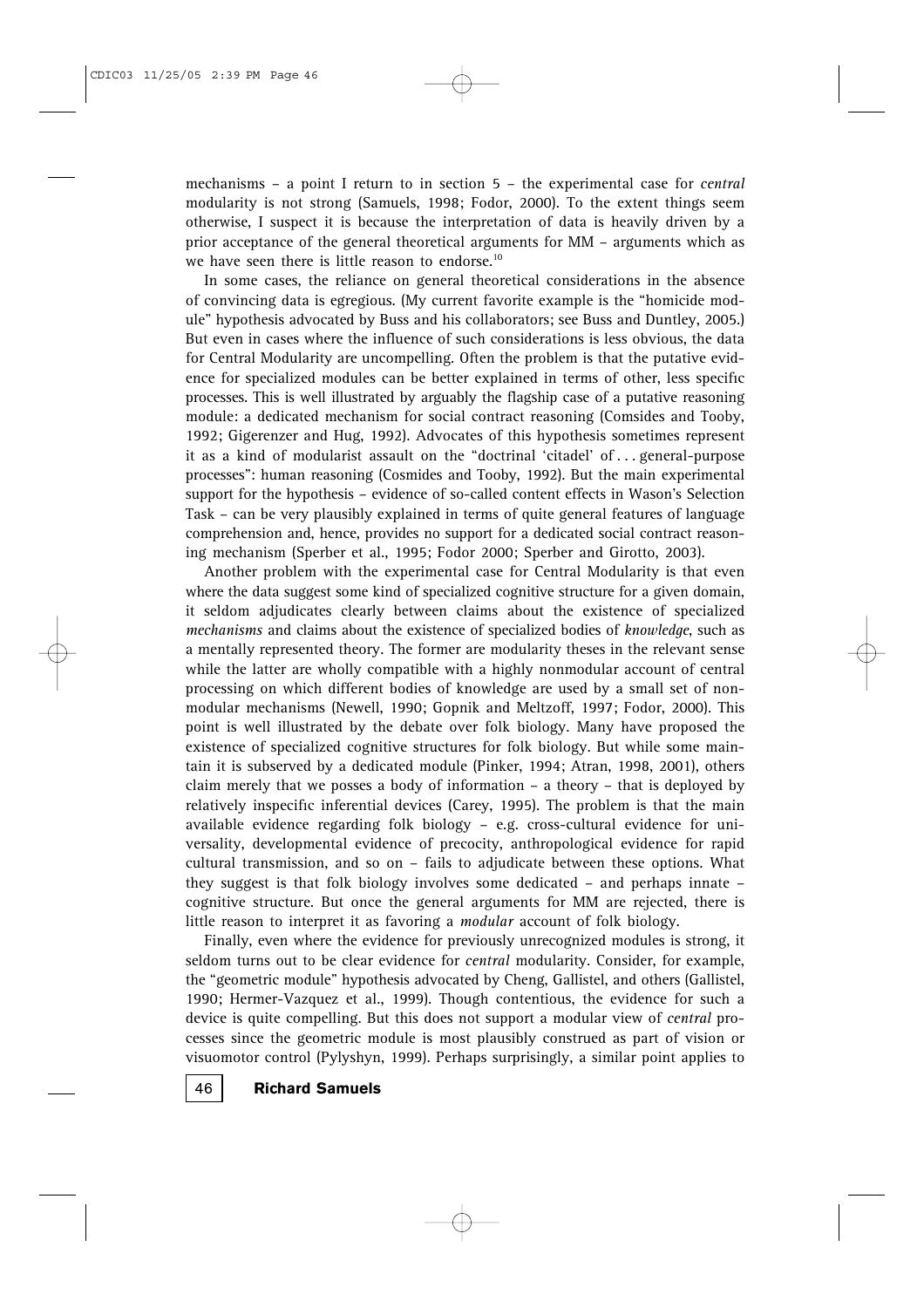what is widely regarded as among the strongest candidates for Central Modularity: the theory of mind module (ToMM) hypothesized by Alan Leslie and his collaborators (Leslie et al., 2004). The ToMM hypothesis is not without problems (see Nicholls and Stich, 2002). But even if we put these to one side, the existence of ToMM would do little to strengthen the case for Central Modularity since in its most recent and plausible incarnations, ToMM is characterized as a relatively low-level device for selective attention; and moreover one which relies heavily on decidedly nonmodular executive systems – most notably the "selection processor" – in order to perform its characteristic function (Leslie et al., 2004). Thus what is widely viewed as a strong candidate for Central Modularity both fails to be a clear example of a central system, and also presupposes the existence of nonmodular systems.

# **4 Some Reasons to Doubt Massive Modularity**

So, the experimental evidence for Central Modularity is rather less strong than one would expect if MM were true. But there are also familiar – and in my view very plausible – claims about human thought which collectively suggest the existence of paradigmatically nonmodular central systems. In particular:

*Conceptual integration.* We are capable of freely combining concepts across different subject matters or content domains (Carruthers, 2003). So, for example, it's not merely that I can think about colors, about numbers, about shapes, about food, and so on. Rather I can have thoughts that concern all these things – e.g. that I had two roughly round, red steaks for lunch.

*Generality of thought capacities.* Not only can we freely combine concepts, we can also deploy the resulting representations in our theoretical and practical deliberations – to assess their truth or plausibility, but also to assess their impact on our plans and projects.

*Inferential holism.* Given surrounding conditions – especially, background beliefs – the *relevance* of a representation to the theoretical or practical tasks in which one engages can change dramatically.<sup>11</sup> Indeed, it would seem that given appropriate background assumptions, almost any belief can be relevant to the task in which one engages (Copeland, 1993).

*Task range.* We are capable of performing an *exceedingly wide* – perhaps unbounded – range of cognitive tasks of both a practical and theoretical nature (Newell, 1990).

*Between task correlations.* There is a huge amount of empirical evidence that performance on many central cognitive tasks *co-varies*. Thus psychometric studies appear to show that performance in any single task (e.g. arithmetic) is a reliable predictor of performance in a wide range of other cognitive tasks (e.g. spatial reasoning, deductive reasoning, spelling, reading, and so on) (Anderson, 1992).

*The existence of general mental retardation.* There are various organic disorders – most notably Down's syndrome – which produce across the board deficits in the performance of such highly correlated intellectual tasks (Anderson, 1998).

Taken individually, none of these phenomena mandates the existence of nonmodular central systems; and nor collectively do they preclude the existence of modular ones. In other words, the above are clearly compatible with what I called Weak Central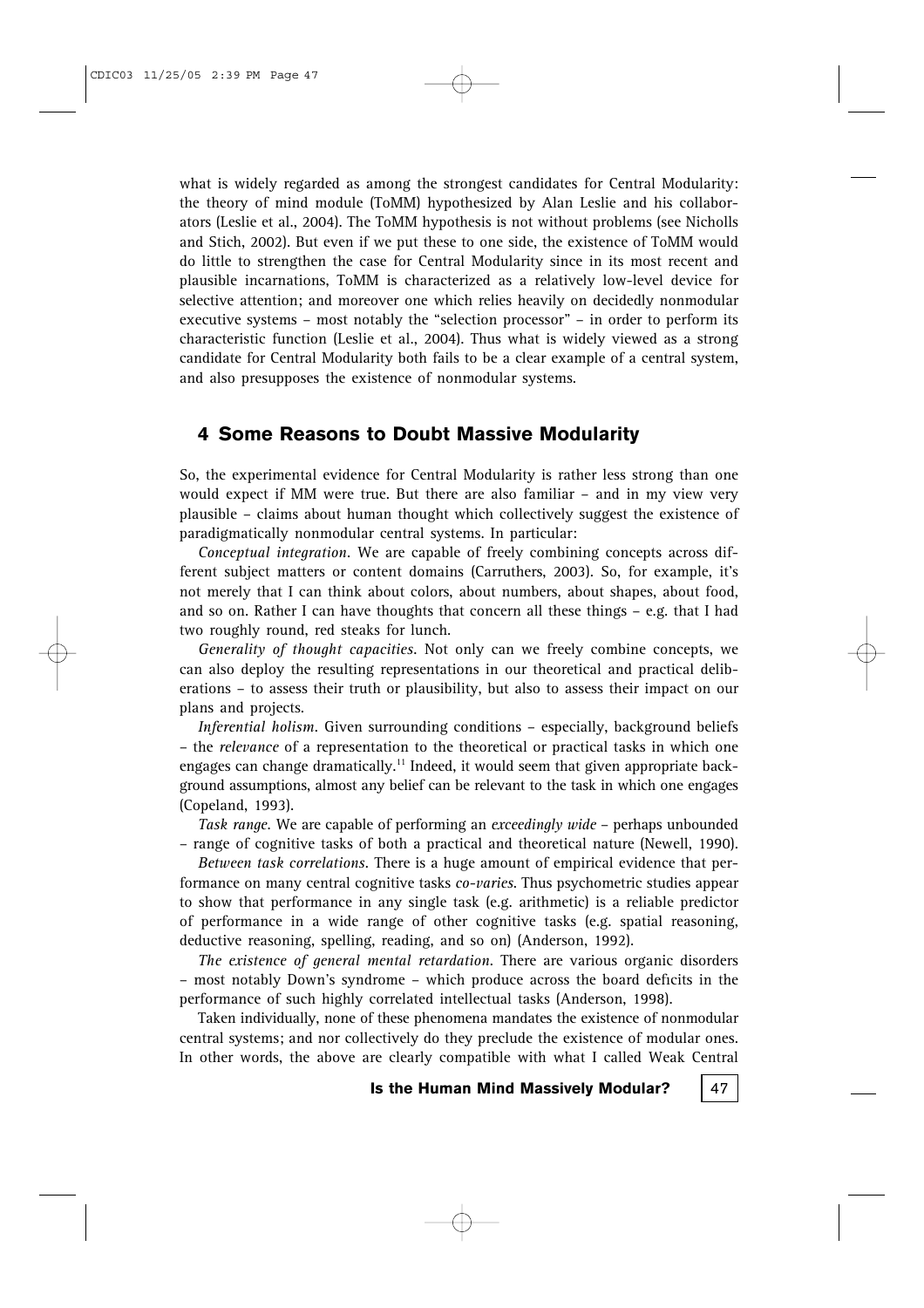Modularity. Nevertheless, taken together, they do strongly suggest the existence of nonmodular – domain general and unencapsulated – mechanisms for thought and, hence, that Strong Central Modularity is false. This is because the assumption there are such mechanisms goes some way to help explain the above facts.

In contrast, if one rejects nonmodular mechanisms altogether, the prospects of accommodating these phenomena appear bleak; and to date, efforts to do so have been deeply unsatisfactory. Some strongly modular architectures – such as those embodied in Brook's animats – are precisely specified computational proposals but clearly inadequate to explaining the above phenomena (Kirsh, 1991; Bryson, 2000). In contrast, other modular proposals are so vague as to be almost wholly lacking in content. So, for example, it is common for advocates of MM to claim that the above kinds of phenomena can be largely explained by the fact that minds contain *so many* modules: "a network of subsystems that feed each other in criss-crossing but intelligible ways" (Pinker, 2005; see also Pinker, 1994; Buss, 2000). But these are not explanations so much as statements of the problem given a commitment to MM. The challenge is to sketch the *right sort* of plurality and "criss-crossing" between mechanisms – one that could plausibly exhibit the above sorts of phenomena. Finally, even those proposals that avoid vacuity or obvious inadequacy only seem to accommodate the above phenomena to the extent that they smuggle nonmodular mechanisms back in. So, for example, Carruthers has sketched what purports to be an MM account of practical and theoretical reasoning that seeks to accommodate the above sorts of phenomena (Carruthers, 2003, 2004). But the proposal fails since it posits various mechanisms – specifically, a "relevance module" and a practical reasoning system – which are domain general and, despite Carruthers' claims to the contrary, unencapsulated as well.<sup>12</sup> So, the prospects of accommodating the above phenomena without positing nonmodular mechanisms appear bleak; and in view of the lack of argument or evidence for MM, I'm inclined to think the effort of trying to do so is, in any case, wasted.

# **5 Whither Modularity?**

The main burden of this chapter has been to argue that the case for an interesting and distinctive version of MM is not strong because there is little reason to suppose *central* processes are modular. In this section I conclude with some comments on a more radical view: that little or none of cognition – including peripheral systems for low-level perception – are modular in character. In my view, this claim goes too far since there are strong empirical grounds for positing a wide array of non-central modules. Efforts to draw grand conclusions about the irrelevance of modularity thus strike me as, at best, premature and, at worst, a serious distortion of our current, best picture of the cognitive mind.

# **5.1 Evidence for modularity**

As with almost any scientific hypothesis, the empirical case for peripheral modularity is not so strong as to exclude all competitors. But what matters is the relative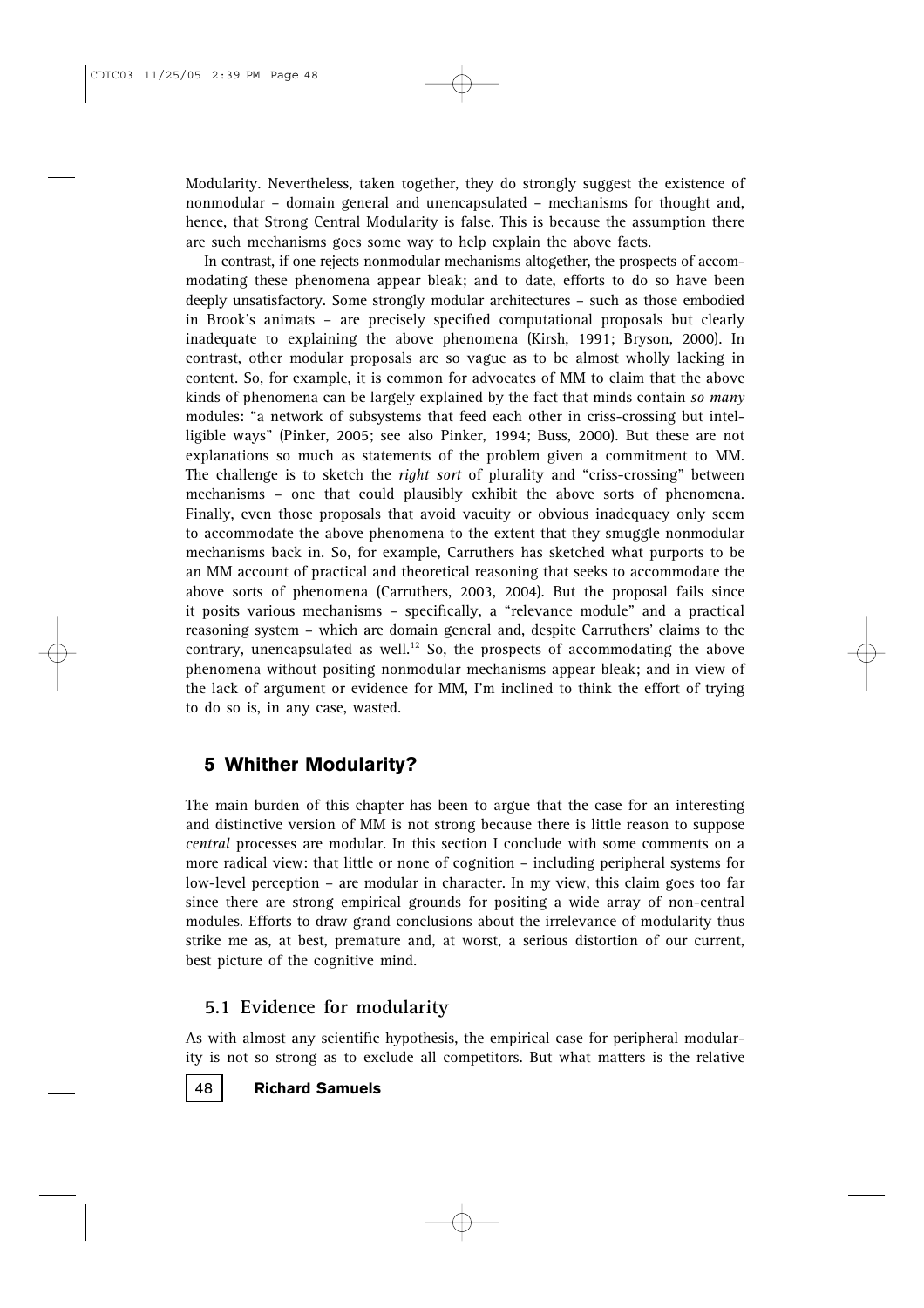plausibility of competing hypotheses; and on balance I'm inclined to think the evidence – convergent evidence from neuroanatomy, psychophysics, computational modeling, developmental psychology, and so on – supports the existence of modules for many non-central cognitive processes.

The case is most plausible for low-level (or "early") visual processes – for example, those involved in the perception of color, shape from motion, and depth from disparity. In such cases one finds illusions strongly suggestive of mechanisms encapsulated from belief (Fodor, 1983; Pylyshyn, 1999). Moreover, in contrast to central processes, we possess quite detailed and plausible computational models of these perceptual processes: models which suggest the kinds of computations involved are highly specialized for very specific sorts of input and draw on very restricted kinds of information (Palmer, 1999). So, for example, the computations involved in computing depth from disparity are quite different from those involved in computing lightness; and the sorts of information relevant to one are irrelevant to the other. Finally, and again in contrast to central processes, a fair amount is known about the neural basis of such processes; and again what we know suggests that the modular picture is very plausible (Zeki and Bartels, 1998).

Nor is the case for modularity only plausible for low-level perceptual mechanisms. Though perhaps less compelling, there is still a good case to be made elsewhere, including: face recognition (McKone and Kanwisher, 2005), place-specific visual processing (Epstein et al., 1999), approximate arithmetic (Butterworth, 1999; Feigenson et al., 2004), and grammar-specific processing (van der Lely et al., 2004). In each such case, one finds a pattern of results strongly suggestive of modularity: evidence of dissociations, evidence for idiosyncratic styles of processing or distinctive representational formats, and ERP and imaging studies suggestive of distinctive neural responses. All this is, I suppose, good evidence for modularity. Not beyond dispute, but strong nonetheless.

Why, then, do so many reject the modularity of such processes? Since the empirical literature on such matters is enormous, it will not be possible to address much of what has been said here. But fortunately, Prinz (chapter 2) provides an excellent (and brief) presentation of the case against peripheral modularity: one that draws together many familiar strands of argument, but also exhibits many of the problems found in other critiques. In what follows, then, I focus primarily on Prinz's arguments, though many of my comments apply more broadly than this.

# **5.2 Arguments against domain specificity**

According to Prinz, "alleged modules may have domain-specific components" – e.g. proprietary rules and representations – but they "don't seem to be proprietary throughout." Prinz's argument for this conclusion divides in two. First, he distinguishes between some different senses of "specificity" and "domain" and argues that for a mechanism to be interestingly domain specific it should be *exclusively* dedicated to processing some *relatively inclusive* subject matter. Next, Prinz argues that the main alleged examples of modules – vision, language, mathematics, folk physics etc. – are not domain specific in this sense. Neither part of the argument strikes me as convincing.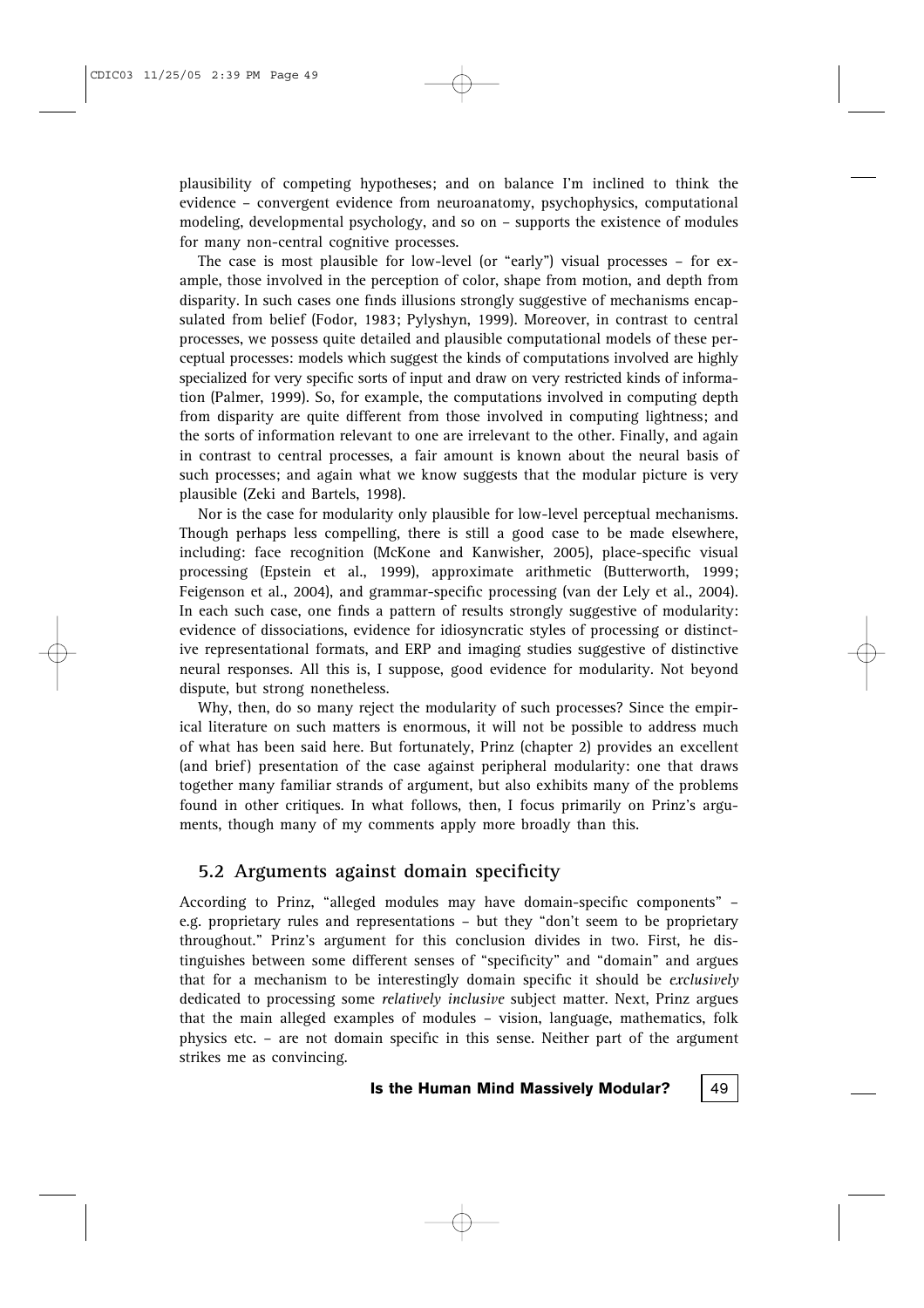### Characterizing domain specificity

I see no reason to assume that for a mechanism to be interestingly domain specific, its domain must be inclusive – as broad as language, vision or theory of mind, for example. First, the assumption fits poorly with how the notion of domain specificity in fact gets used in cognitive science. Many of the most prominent advocates of modularity – Fodor and Sperber, for example – explicitly deny that domains must be broad in this way (Fodor, 1983; Sperber, 1994); and many of the most carefully studied examples of domain-specific mechanisms – depth from disparity, for example – are not all that inclusive.

Second, contrary to what Prinz appears to suggest, the admittance of fine-grained domains need not trivialize claims about domain specificity. There is nothing trivial, for example, in claiming we possess mechanisms exclusively dedicated for edge detection, scene geometry, or approximate arithmetic. Of course, if one insisted on treating just *any* entity for which some subject matter could be specified as a *bona fide* domain-specific mechanism, then triviality threatens. Therein lies the route to mechanisms for, say, reasoning about camels in London on Tuesdays, or planning wheat-free picnics in 2005. But this is not a problem with a fine-grained notion of domain specificity, or indeed with the notion of domain specificity at all. Rather, it's a problem that arises when one adopts a silly attitude towards the individuation of cognitive mechanisms. The main problem with a distinct "mechanism" for reasoning exclusively about camels in London on Tuesdays is not that its domain is too finegrained, but that *there is no such mechanism*. To be sure, there are genuine issues about what the criteria for individuating cognitive mechanisms ought to be. But the present discussion highlights that silliness ensues if one individuates by domain alone. My suggestion: Don't do it.

#### Evidence against domain specificity?

Even laying aside the above concern, Prinz's argument still fails since the main kind of evidence he cites is largely *irrelevant* to the domain specificity of cognitive mechanisms. Prinz objects to many alleged cases of domain specificity on the grounds that the processes involved in one kind of task share cognitive/neural resources with processes of other sorts. So, for example: language processing shares resources with nonlinguistic pattern recognition; mind-reading shares resources with language processing and also uses working memory; arithmetic shares resources with language and spatial processing, and so on. On the basis of such considerations, Prinz concludes that there are unlikely to be domain-specific mechanisms of the sort that modularists posit.

What are we to make of this argument? The logic is rather murky. In particular, it is very unclear how one gets from claims about resource sharing to conclusions about the absence of domain-specific mechanisms. That said, the general idea appears to be that since domain-specific mechanisms are *exclusively dedicated* to processing a given domain of information, there cannot be domain-specific devices for processes that depend on resources recruited for many *different* domains. On reflection, however, this argument turns on a shift between two different senses in which a domain specific mechanism might be exclusively dedicated: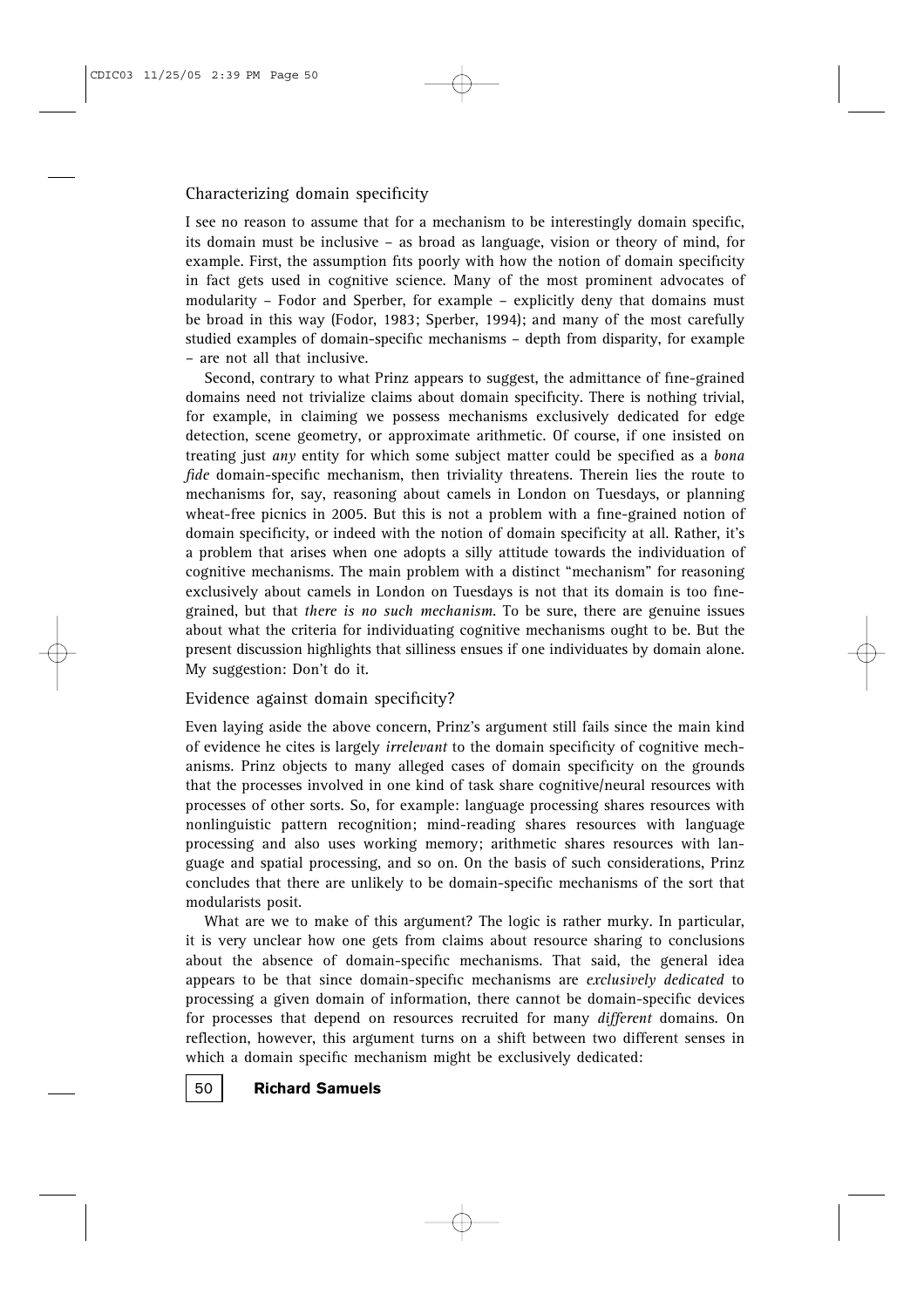The mechanism only processes information in a given domain, D; The mechanism only processes – and, moreover, is the *only* mechanism that processes – information in D.

The former is one to which advocates of domain-specific modules are plausibly committed; but it is not one on which resource sharing counts as evidence against domain specificity. Thus the existence of mechanisms which are exclusively dedicated in this sense is perfectly compatible with the very familiar position – one endorsed by many modularists – on which cognitive processes depend on both domain-specific *and* domain-general mechanisms. For example: Leslie and his collaborators claim mindreading depends on both a domain-specific theory of mind module and domaingeneral executive systems (Leslie, 2003). In contrast, the second notion of exclusive dedication does license inferences from resource sharing to a failure of domain specificity and, hence, precludes precisely such cases. But the problem for Prinz is that advocates of domain specific mechanisms are clearly not committed to mechanisms which are exclusively dedicated in this way.

# **5.3 Evidence against informational encapsulation**

Let's turn to the case against encapsulated mechanisms. Prinz's strategy is to try to undermine what is widely regarded as the most plausible case for encapsulation: perceptual illusions which modularists claim result from the operation of low-level perceptual mechanisms. But *pace* Fodor, Pylyshyn, and others, Prinz maintains illusions are not good evidence for encapsulation because there is a competing hypothesis – what he calls the "trumping hypothesis" – which explains the existence of illusions and, moreover, does a better job of accommodating evidence of top-down effects on perception. Again, I am unconvinced.

First, the trumping hypothesis itself is hard to make sense of. The rough idea is simple enough: though belief is trumped by perception when the two are in conflict, it can influence perception when no conflict exists. But how exactly is this to occur? On the most natural interpretation, what's required is some kind of consistency check between belief (e.g. that the lines in the Müller-Lyer illusion are of equal length) and a representation produced by some perceptual process (e.g. that the lines are of different length). But if the trumping hypothesis were correct, such a checking process would *presuppose* the existence of encapsulated perceptual mechanisms. After all, for a consistency check to occur at all, there must be a *perceptual* representation – i.e. the output of some perceptual device – that can be checked against belief. And since, according to the trumping hypothesis, beliefs only influence perceptual processing when no conflict exists, it cannot be that beliefs are implicated in producing the output of *this* perceptual device.

In any case, the data cited by Prinz do not merit the rejection of encapsulated low-level perceptual mechanisms. Following a long tradition, Prinz argues that topdown effects on perception are incompatible with encapsulation. But the argument turns on the assumption that a "truly encapsulated system would be insulated from *any* external influence"; and this is simply false. On the contrary, advocates of encapsulation agree with their opponents that there are top-down influences on perception.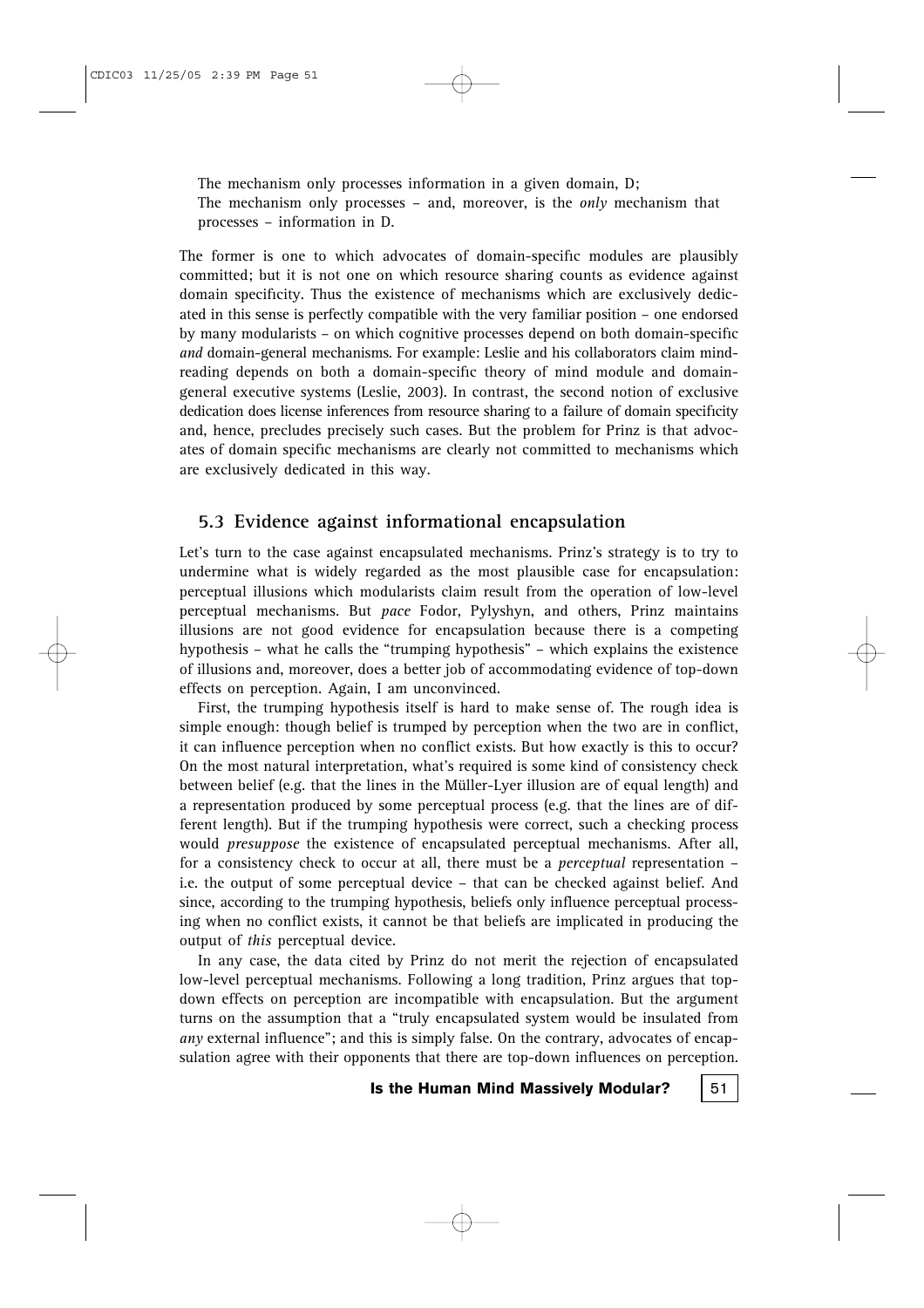What's at issue is the character and extent of this influence. Specifically, what advocates of encapsulated early perception are most concerned to reject is a picture – widely associated with Bruner's New Look psychology – on which early perceptual mechanisms have something approximating an unlimited access to one's beliefs and desires in the course of their online processing (Fodor, 1983, p. 60; Pylyshyn, 1999). But this rejection is wholly compatible with many sorts of external cognitive influence on perception, including:

Shifts in loci of focal attention brought about by clues, instructions, or preferences about where to look;

Top-down processing *within* a perceptual modality;

Cross-talk between perceptual systems;

Diachronic or developmental effects in which one's beliefs and goals influence the development of perceptual systems – e.g. via training effects;

Beliefs and desires influencing late perceptual processes, such as perceptual categorization.<sup>13</sup>

As far as I can tell, all the putative objections to encapsulation Prinz cites fall into one or other of these categories. For example, it is very plausible that the influence of verbal cues and decisions on our experience of ambiguous figures consists in the production of shifts in the locus of focal attention (Peterson and Gibson, 1991; Pylyshyn, 1999). Similarly, the role of expectations – e.g. in producing nonveridical experiences – is plausibly viewed as an influence on late perceptual processes. And so on. In view of this, I see no reason here to deny the modularity of early perception.

# **Conclusion**

We started by clarifying the sort of view that advocates of MM seek to defend. We then saw that the main theoretical arguments for views of this sort fail to provide reason to prefer them over other competing proposals, such as those on which much of cognition depends on nonmodular mechanisms with access to bodies of specialized information. Next, we saw that the available experimental case for MM is not strong because there is little evidence for the existence of modular central systems. Moreover, we saw that there is some reason to reject a strong MM which claims that all central systems are domain specific and/or encapsulated. Finally, we saw that while MM is not well supported by the arguments and evidence, it would be wrong to maintain that minds are not modular to any interesting degree since there are good reasons to suppose that more peripheral regions of the mind – especially for low-level perception – are modular in character. Where does this leave us? If our assessment of the evidence is correct, then the most plausible position to adopt is one that takes a middle way between those, such as Carruthers, who endorse a thoroughgoing massive modularity and those, such as Prinz, who reject modularity altogether. The situation is, in other words, much as Fodor advocated over two decades ago (Fodor, 1983).

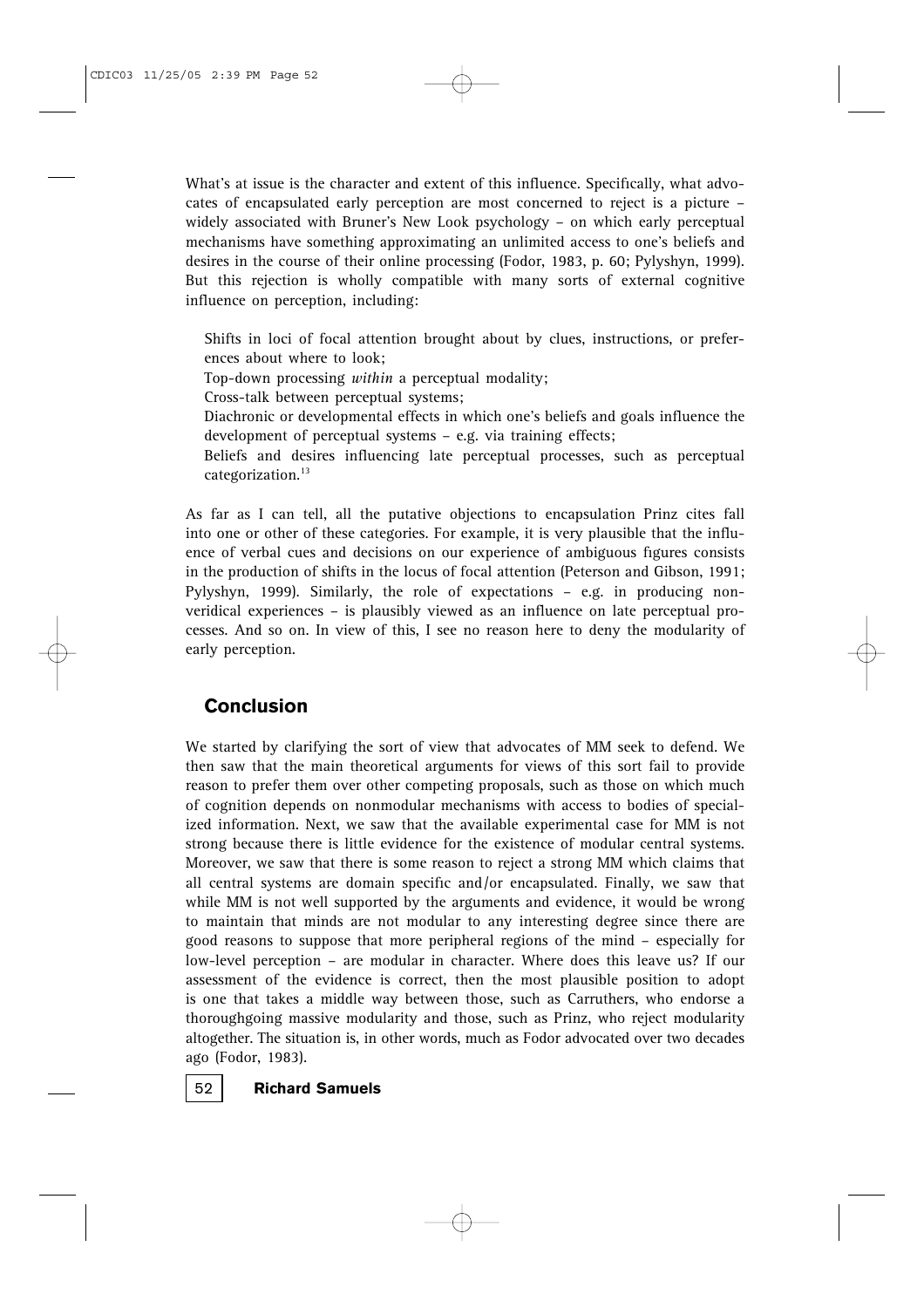# **Acknowledgments**

I would like to thank Guy Longworth, David Papineau, Gabe Segal, Rob Stainton, and Mark Textor for helpful comments on earlier drafts of this chapter. I would also like to thank Brian Scholl for helpful discussion of the material in section 5.

# **Notes**

- 1 There is a familiar notion of modularity, sometimes called Chomskian modules, on which modules are not mechanisms but systems of mental representation – bodies of mentally represented knowledge or information – such as a grammar or a theory (Segal, 1996; Samuels 2000; Fodor 2000). Paradigmatically, such structures are truth-evaluable in that it makes sense to ask of the representations if they are true or false. Moreover, they are often assumed to be innate and/or subject to informational constraints (e.g. inaccessible to consciousness). Although Chomskian modules are an important sort of cognitive structure, they are not the ones most relevant to the sort of position advocated by massive modularists. This is because advocates of MM appear to assume that modules are a species of cognitive *mechanism*. I say this for two main reasons. First, it is very plausible on the basis of their explicit comments about what modules are. Dan Sperber, for example, characterizes modules as a species of "autonomous mental mechanism" (Sperber, 2002; Sperber and Hirschfeld, 2004), while Cosmides and Tooby characterize them as "functionally dedicated computers"; all of which indicates a conception of modules as cognitive mechanisms. Moreover, if modules are construed as Chomskian modules, it's hard to make sense of what advocates of MM say about the relationship between their position and other views. So, for example, MM is routinely (and correctly) presented as being in opposition to views on which central cognition depends on the activity of one (or a few) general-purpose computers (Cosmides and Tooby, 1992; Carruthers, chapter 1). But if modules are construed as systems of mental representations, it's unclear why any opposition should exist. After all, the claim that central cognition depends on, say, a single universal Turing machine is wholly compatible with the existence of a great many Chomskian modules – bodies of information deployed by the mechanism. This is, however, surely *not* the sort of view advocates of MM seek to defend. Indeed Carruthers (chapter 1) says as much when explicitly contrasting this sort of "informational modularity" with the "computational modularity" he seeks to defend.
- 2 The following discussion is by no means exhaustive. For more detailed discussions of different notions of modularity see Segal, 1996, and Samuels, 2000.
- 3 This list is sometimes construed as a *definition* of modularity (Karmiloff-Smith, 1992). But Fodor rejects this in favor of the idea that modularity admits of degree and that cognitive mechanisms are modular to the extent that they possess all or most of the features on this list to some interested degree. (Fodor, 1983, p. 37; Coltheart, 1999).
- 4 Incidentally, not even Fodor adopts it in his recent discussions of MM (Fodor, 2000, 2005).
- 5 To claim that a property of a cognitive mechanism is *architecturally* imposed, minimally implies the following. First, they are relatively enduring characteristics of the device. Second, they are not mere products of *performance* factors, such as fatigue or lapses in attention. Finally, they are supposed to be *cognitively impenetrable* (Pylyshyn, 1984). To a first approximation: they are not properties of the mechanism that can be changed as a result of alterations in the beliefs, goals and other representational states of the organism.

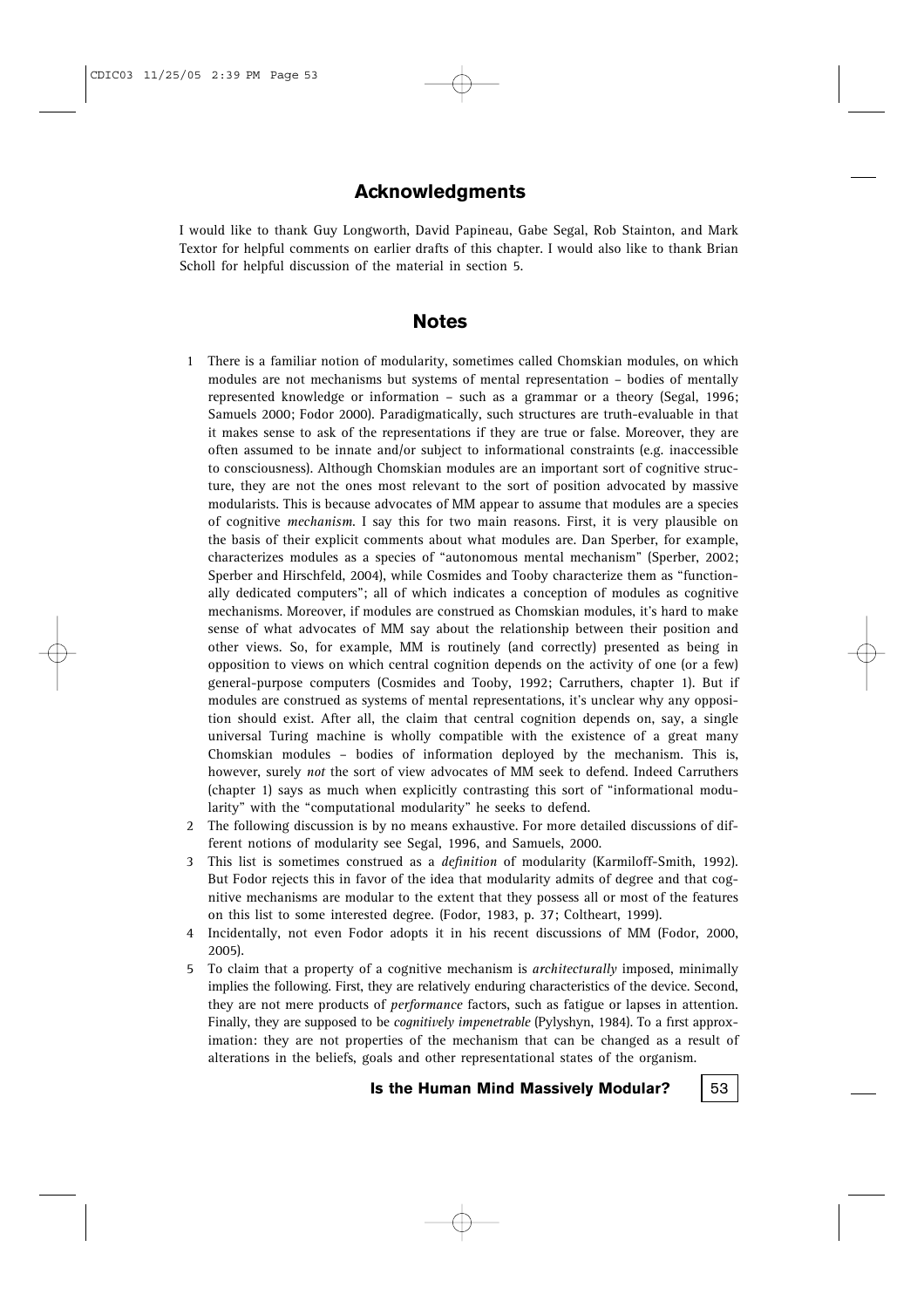- 6 It should go without saying though I'll say it anyway that the notion of domain specificity *admits of degree* and that researchers who use the notion are interested in whether we possess mechanisms that are domain specific to some *interesting* extent. The same points also apply to the notion of informational encapsulation.
- 7 Indeed this is more-or-less guaranteed by the widespread assumption that the functional decomposition of a "large" system will typically have many levels of aggregation (Simon, 1962). I return to this point in section 2.1.
- 8 A similar point applies to the sort of radical connectionism on which the mind is characterized as one huge undifferentiated neural network. This is often – and rightly – seen as the antithesis of MM (Pinker, 1997); and yet it is committed to a vast plurality of mechanisms. After all, each node in a neural network is a mechanism; and on any version of the connectionist story, there will a great many such nodes.
- 9 There are other less plausible arguments for MM, which due to space limitations I will not consider here. For further discussion of other arguments for MM see Tooby and Cosmides, 1992; Sperber, 1994; and Samuels, 2000.
- 10 See Prinz (chapter 2, IS THE MIND REALLY MODULAR?) for complementary criticisms of the experimental case for MM.
- 11 The same would also appear to be true of many of a representation's epistemic properties – e.g. simplicity and conservativism.
- 12 They are "wide-scope encapsulated." But as already noted, this is not encapsulation as ordinarily construed.
- 13 Indeed, given that encapsulation admits of degree, an input system might be encapsulated to some interesting degree and yet still have access to some beliefs and goals in the course of its operations.

# **References**

Anderson, J. R. (1990). *The Adaptive Character of Thought*. Hillsdale, NJ: Erlbaum.

- Anderson, M. (1992). *Intelligence and Development: A Cognitive Theory*. Oxford: Blackwell.
- —— (1998). Mental retardation, general intelligence and modularity. *Learning and Individual Differences,* 10/3, 159–78*.*
- Atran, S. (1998). Folk biology and the anthropology of science: Cognitive universals and cultural particulars. *Behavioral and Brain Sciences*, 21, 547–609.
- —— (2001). The case for modularity: Sin or salvation? *Evolution and Cognition*, 7, 46–55.
- Baron-Cohen, S. (1995). *Mindblindness: An Essay on Autism and Theory of Mind.* Cambridge, MA: MIT Press.
- Bryson, J. J. (2000). Cross-paradigm analysis of autonomous agent architecture. *Journal of Experimental and Theoretical Artificial Intelligence*, 12/2, 165–90.
- Buss, D. (2000). *Evolutionary Psychology*. New York: Allyn & Bacon.
- Buss, D. and Duntley, J. (2005). On the plausibility of adaptations for homicide. In P. Carruthers, S. Laurence, and S. Stich (eds.), *The Innate Mind: Structure and Contents*. New York: Oxford University Press.
- Butterworth, B. (1999). *The Mathematical Brain*. London: Macmillan.
- Carey, S. (1995). On the origins of causal understanding. In S. Sperber, D. Premack, and A. Premack (eds.), *Causal Cognition*. Oxford: Clarendon Press.
- Carruthers, P. (2003). On Fodor's problem. *Mind and Language*, 18, 502–23.
- —— (2004). Practical reasoning in a modular mind. *Mind and Language*, 19, 259–78.
- Carston, R. (1996). The architecture of the mind: modularity and modularization. In D. Green (ed.), *Cognitive Science*. Oxford: Blackwell.

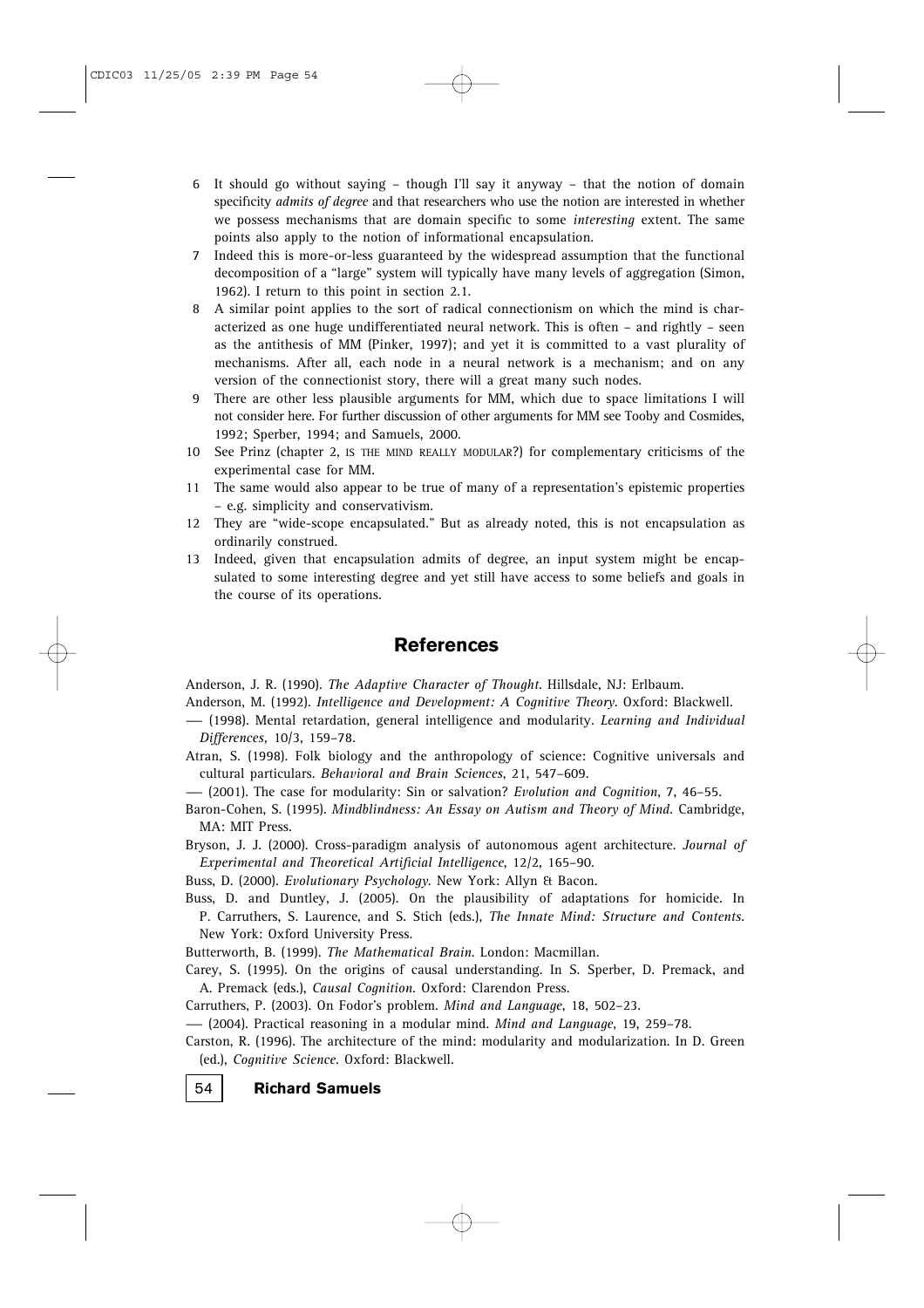- Chomsky, N. (1980). *Rules and Representations*. New York: Columbia University Press.
- Coltheart, M. (1999). Modularity and cognition. *Trends in Cognitive Sciences*, 3/3, 115–20.
- Copeland, J. (1993). *Artificial Intelligence: A Philosophical Introduction*. Oxford: Blackwell.
- Cosmides, L. (1989). The logic of social exchange: has natural selection shaped how humans reason? Studies with Wason Selection Task. *Cognition*, 31, 187–276.
- Cosmides, L. and Tooby, J. (1992). Cognitive adaptations for social exchange. In J. Barkow, L. Cosmides, and J. Tooby (eds.), *The Adapted Mind*. New York: Oxford University Press.
- —— (1994). Origins of domain specificity: the evolution of functional organization. In L. Hirschfeld and S. Gelman (eds.), *Mapping the Mind.* Cambridge: Cambridge University Press.
- Epstein, R., Harris, A., Stanley, D., and Kanwisher, N. (1999). The parahippocampal place area: recognition, navigation, or encoding? *Neuron*, 23, 115–25.
- Feigenson, L., Dehaene, S., and Spelke, E. (2004). Core systems of number. *Trends in Cognitive Sciences,* 8/7, 307–14.
- Fodor, J. (1983). *The Modularity of Mind*. Cambridge, MA: MIT Press.
- —— (2000). *The Mind doesn't Work that Way.* Cambridge, MA: MIT Press.
- —— (2005). Reply to Steven Pinker: "So how does the mind work?" *Mind and Language*, 20/1, 25–32.
- Gallistel, R. (1990). *The Organization of Learning*. Cambridge, MA: MIT Press.
- —— (2000). The replacement of general-purpose learning models with adaptively specialized learning modules. In M. Gazzaniga (ed.), *The New Cognitive Neurosciences* (2nd edn.). Cambridge, MA: MIT Press.
- Garfield, J., ed. (1987). *Modularity in Knowledge Representation and Natural-Language Understanding.* Cambridge, MA: MIT Press.
- Gigerenzer, G. (1994). Why the distinction between single-event probabilities and frequencies is important for psychology (and vice versa). In G. Wright and P. Ayton (eds.), *Subjective Probability*. New York: Wiley.
- Gigerenzer, G. and Hug, K. (1992). Reasoning about social contracts: Cheating and perspective change. *Cognition*, 43, 127–71.

Gopnik, A. and Meltzoff, A. (1997). *Words, Thoughts and Theories.* Cambridge, MA: MIT Press.

Hermer-Vazquez, L., Spelke, E., and Katsnelson, A. (1999). Sources of flexibility in human cognition: Dual-task studies of space and language. *Cognitive Psychology* 39, 3–36.

Jackendoff, R. (1992). Is there a faculty of social cognition? In R. Jackendoff, *Languages of the Mind*. Cambridge, MA: MIT Press.

- Karmiloff-Smith, A. (1992). *Beyond Modularity*. Cambridge, MA: MIT Press.
- Kirsh, D. (1991). Today the earwig, tomorrow man. *Artificial Intelligence,* 47, 161–84.
- Leslie, A. M., Friedman, O., and German, T. P. (2004). Core mechanisms in "theory of mind." *Trends in Cognitive Sciences,* 8*,* 528–33.
- McKone, E. and Kanwisher, N. (2005). Does the human brain process objects of expertise like faces? A review of the evidence. In S. Dehaene, J. R. Duhamel, M. Hauser, and G. Rizzolatti (eds.), *From Monkey Brain to Human Brain.* Cambridge, MA: MIT Press.

Newell, A. (1990). *Unified Theories of Cognition*. Cambridge, MA: Harvard University Press. Nicholls, S. and Stich, S. (2002). *Mindreading*. New York: Oxford University Press.

- Palmer, S. (1999). *Vision Science: Photons to Phenomenology*. Cambridge, MA: MIT Press.
- Peterson, M. A. and Gibson, B. S. (1991). Directing spatial attention within an object: altering the functional equivalence of shape descriptions. *Journal of Experimental Psychology: Human Perception and Performance* 17, 170–82.
- Pinker, S. (1994). *The Language Instinct*. New York: William Morrow.

—— (1997). *How the Mind Works*. New York: Norton.